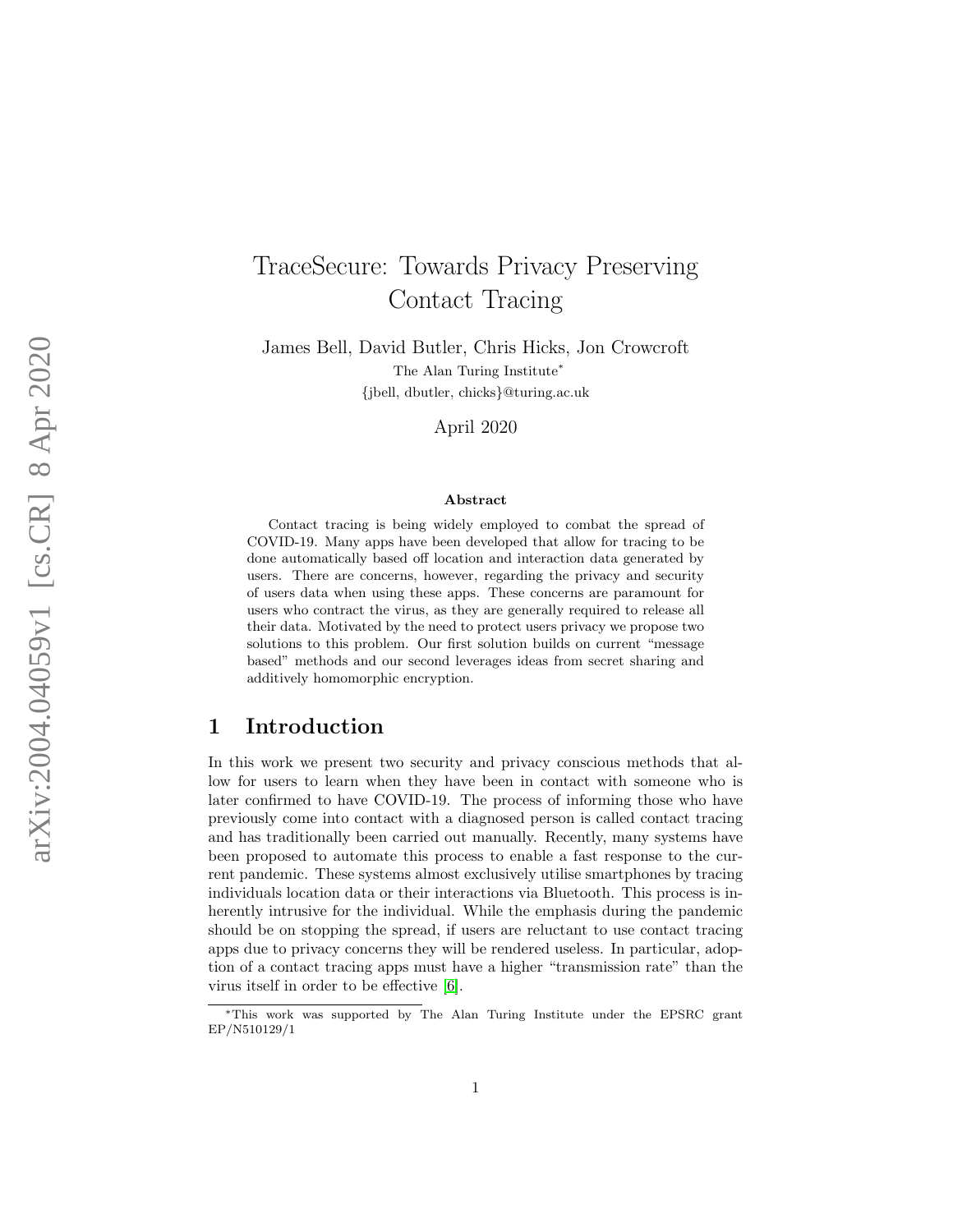Solutions have been presented that allow for contact tracing to be done in a more secure manner. At present the main case study is the TraceTogether app developed and deployed in Singapore. TraceTogether provides security between users, but relies on the assumption that the government is honest and trusted. The government learns everyone who is infected and is able to directly contact (by phone) those who may be at risk due to exposure. Even though the assumption of a trusted and non corrupt government is very strong we note they do not learn anything about interactions of non infected users. Consequently we feel TraceTogether provides a strong baseline of privacy. Other current solutions rely on similar assumptions, namely that there is a trusted party that can collect the tracing information and notify at risk individuals. We believe it is unlikely that solutions of this nature will be widely adopted in other countries (e.g. the US and UK) due to differing cultural views regarding the power the government should be afforded.

Some work has proposed solutions that do not require users to put complete trust in a third party [\[5,](#page-20-1) [6\]](#page-20-0), but to the best of our knowledge these all provide security at the expense of efficiency as they employ expensive cryptographic techniques. Our solutions do not rely on any such expensive techniques. Our first solution, presented in Section [3,](#page-6-0) is based on sending messages between stakeholders in the system. We have two versions of this method requiring two or three separate non-colluding parties who administer the system. One of these parties is the health care provider (for example the NHS in the UK) and the others we envision as separate government run servers. We split the roles of the parties in such a way as to preserve the privacy of peoples interactions.

Our second proposed solution, presented in Section [4,](#page-13-0) only requires the user to use a low-cost additively homomorphic encryption scheme to allow parties to securely send deposits of all their interactions to a server (the government) and learn if one of their contacts has subsequently been diagnosed. Here we utilise the user-user interaction to allow "secrets" or one time pads to be exchanged between the user devices, this allows strong privacy results without the need for the large overhead often associated with complex cryptography. As a result of our desire to treat all users, infected and non infected, equally, an interesting property of this protocol emerged. It allows the government to construct a social graph of interactions between pseudonyms. We believe this is potentially useful in the governments analysis of control measures they have implemented.

We believe our solutions provide an improved benchmark for allowing privacy preserving contact tracing to be realised by building on the already high bar set by TraceTogether. Moreover, we do not claim this work to be a complete solution to the problem, however due to its lightweight nature and strong privacy properties we believe the methods we propose could be of use in combating the spread of the virus worldwide.

# <span id="page-1-0"></span>1.1 Contact Tracing via Bluetooth

Our solution to providing secure contact tracing is based on users being able to exchange Bluetooth signals. With Bluetooth, the proximity of people can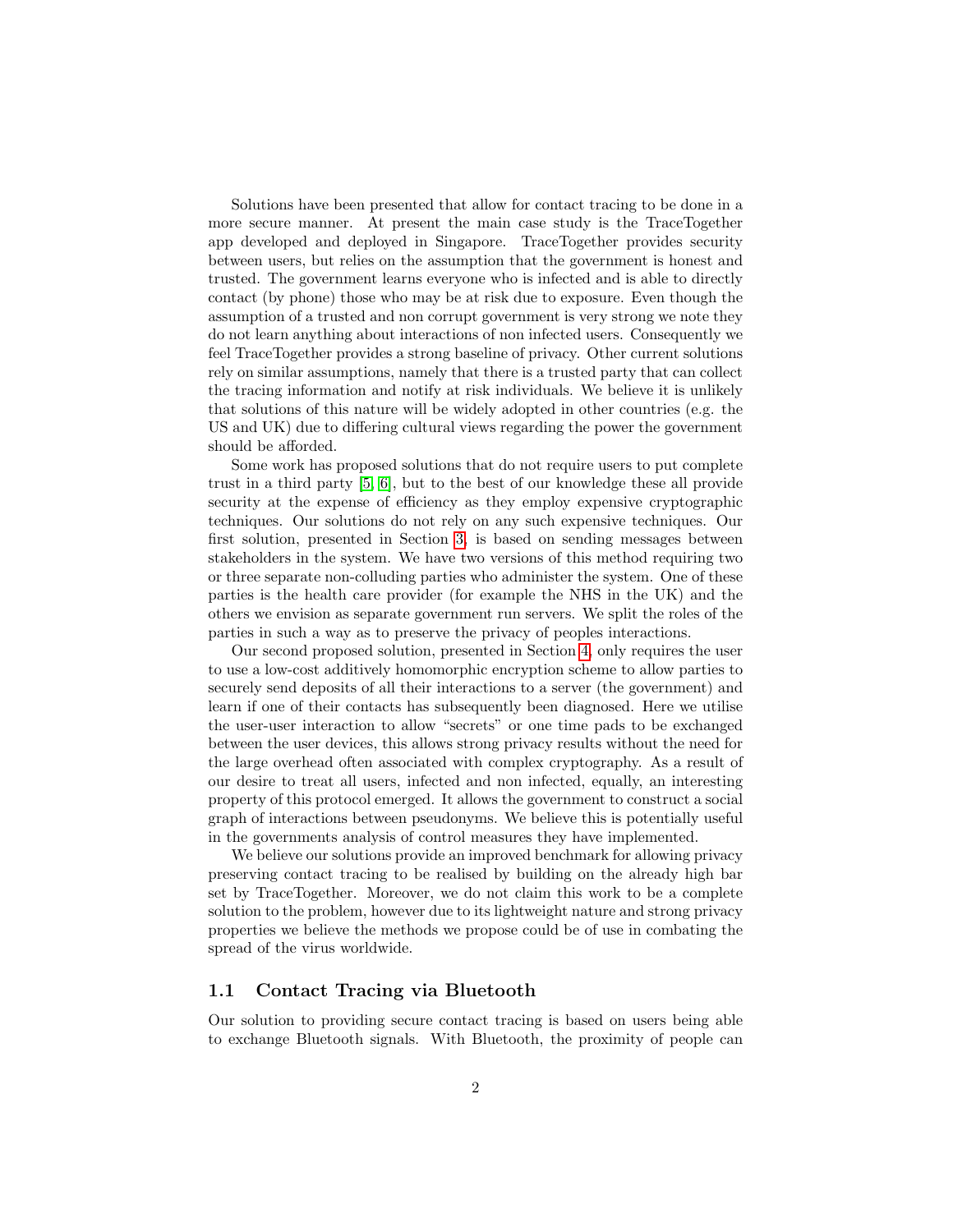be estimated by the strength of the signals between their devices. In this way Bluetooth is able to more accurately determine contacts between people than GPS location data. Groups of people in buildings will have similar or the same GPS location data however their relative Bluetooth signal strengths will be reduced by internal walls, for example.

Determining the exact implementation of Bluetooth technology is out of scope for this work. Instead we assume that there exists a mechanism for nearby phones to exchange short tokens if the devices come within 2 meters of each other, the estimated radius within which viral transmission is a significant risk.

Bluetooth Low Energy (BLE) features a "broadcast mode", often used for advertising, which can be used to send unsolicited messages to all BLE-enabled devices within range. Within the typical operational range of 10 meters, BLE can be used to transmit a 21-byte payload and allows proximity estimation based on the Received Signal Strength (RSS). Within a metre the positioning uncertainty can be as little as a few centimetres [\[7\]](#page-20-2).

## 1.2 Related Work

In this section we review related work. First we consider TraceTogether, the contact tracing app that is deployed in Singapore. We then look at other proposed solutions to providing privacy preserving contact tracing.

#### 1.2.1 Baseline: TraceTogether

The TraceTogether app [\[3\]](#page-20-3) was developed by the Singapore Ministry of Health. It uses the idea of Bluetooth contact tracing outlined in Section [1.1.](#page-1-0) When devices are "in contact" the devices exchange random strings as tokens, these tokens act as a UID for the device for a set period of time. When a user is diagnosed with COVID-19 the government requires them to release their list of collected tokens  $-$  it is against the law not to cooperate [\[1\]](#page-20-4). The government also has a database that links the tokens to phone numbers and identities, allowing them to directly contact those who have been in contact with the infected user.

This method requires the state to have a high level of control over the process. In particular, there is no privacy for users who become infected. The government learns all contacts an infected user has had which is not desirable, and unlikely to be tolerated in other countries.

The app does however offer privacy for users with respect to passive snoopers and other users. This is realised by allowing the user to generate a fresh token for each new time interval. To the best of our knowledge this is every 30 minutes.

We take the TraceTogether app as a baseline and look to improve on the level of user privacy in this work. Namely our methods provide higher levels of privacy, independent of government policy, for infected users.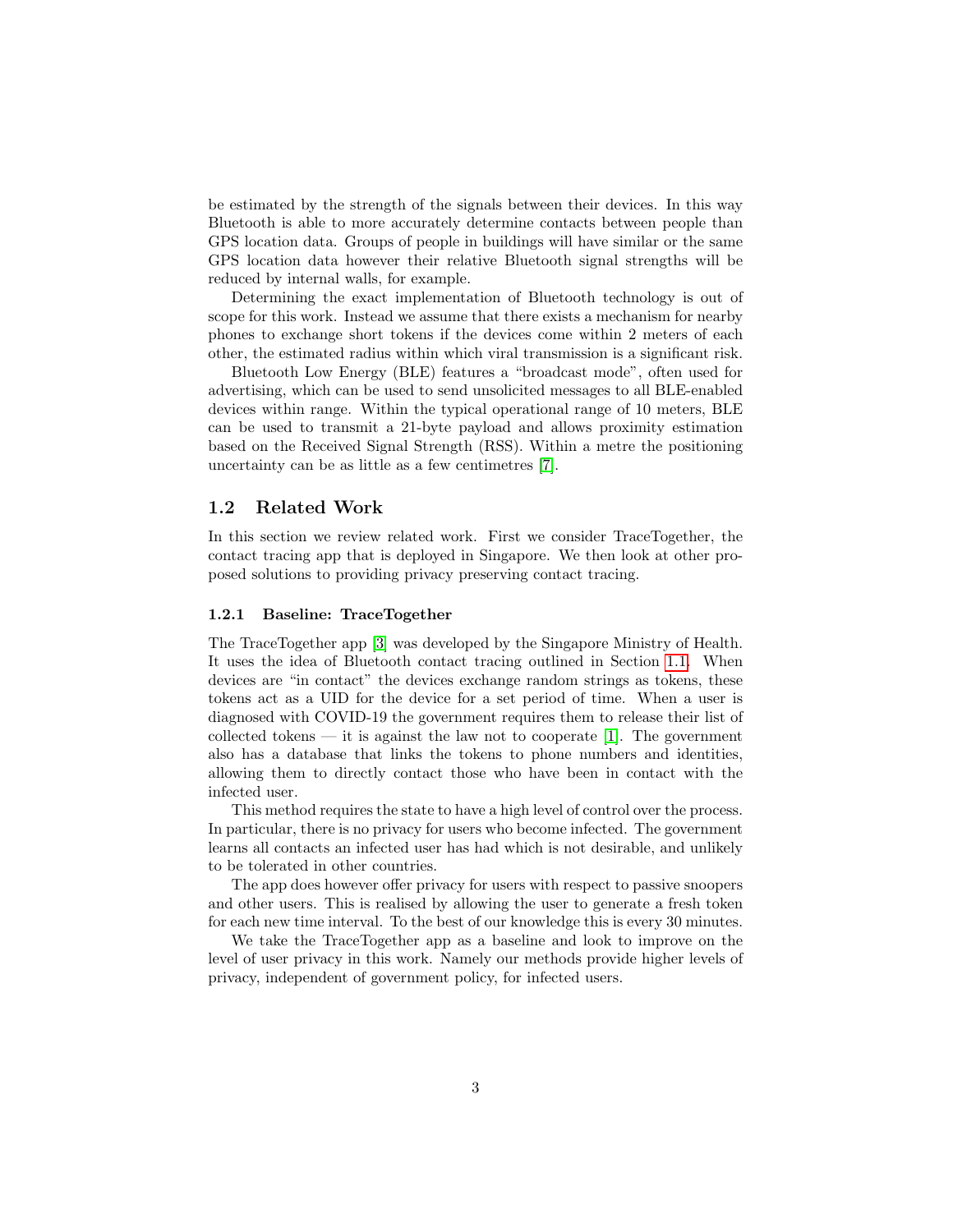#### 1.2.2 Decentralised Privacy-Preserving Proximity Tracing (DP3T)

In Decentralised Privacy-Preserving Proximity Tracing (DP3T) [\[2\]](#page-20-5) the authors propose a decentralised design that allows for private contact tracing. This means there is no central collection of potentially sensitive user information. In contrast our set-based protocol provides the government with a pseudonymised version of the interaction graph and our message-based protocol leaks a subset of that graph containing the interactions where one party is infected. Therefore our implicit assumption is that the government cannot or does not try to depseudonymise this graph. Consequently, their state adversary is stronger than ours.

Their design however has the downside that a list of infected user's broadcasts is made public. This allows users to tell which of their contacts have been infected. Our system was designed on the basis that this leakage was unacceptable.

We believe DP3T is a strong proposal for privacy preserving contact tracing. Moreover, due to our different assumptions into what attacks are acceptable and feasible we feel our work complements theirs at this early stage of research into this area.

#### 1.2.3 Alternative Solutions

Research on providing methods for privacy preserving contact tracing is fast evolving. Here we highlight three main works from the current literature.

Cho et al. [\[6\]](#page-20-0) discuss and informally define privacy notions that capture the requirements of privacy preserving contact tracing. These are the privacy notions we consider our work with respect to. The authors present methods that extend the ideas of TraceTogether to provide slightly better privacy as well as a private messaging system which provides higher levels of privacy. We note however, the authors only present a high level view of how such a system may work. We leave a discussion of their message based protocol to Section [3](#page-6-0) before we present our own message based protocol.

Berke et al. [\[5\]](#page-20-1), use GPS location data instead of the Bluetooth method we introduced in Section [1.1.](#page-1-0) Their proposal uses Private Set Intersection (PSI), a heavyweight cryptographic technique that can securely compute the intersection of two sets. As far as we can see the authors do not report on the estimated performance or overhead of their system. They propose that intermediary steps could be taken, by removing the PSI, to speed up performance, however this will reduce the privacy of the protocol.

# 2 Background

In this section we introduce the relevant background needed for the rest of the paper. First we introduce the privacy notions outlined in [\[6\]](#page-20-0). Second, we introduce additively homomorphic encryption schemes, we employ these in our set-based protocol in Section [4.](#page-13-0) Finally, we introduce the parameters of the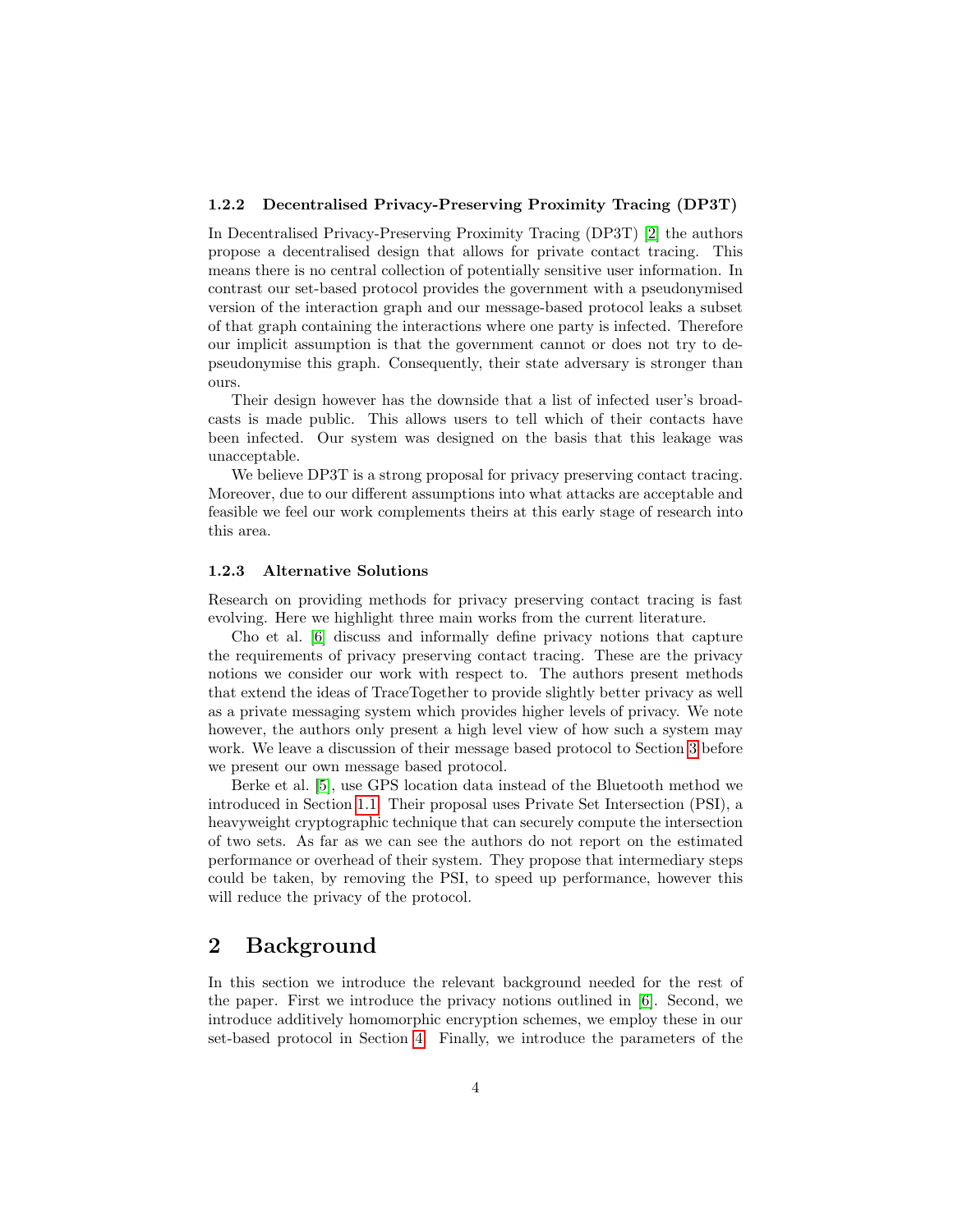problem we are considering along with the assumptions we make on Bluetooth technology.

# <span id="page-4-0"></span>2.1 Privacy for Contact Tracing

Cho et al. [\[6\]](#page-20-0) introduce three notions of privacy that they deem relevant to the analysis of contact tracing protocols. Privacy from snoopers, from contacts and from the authorities are used as a framework for evaluating several existing and new approaches in their study.

#### Privacy from Snoopers

Snoopers are passive adversaries that capture communications between users and aim to learn a detailed view of their activities. The issue of privacy from snoopers has received significant attention in the broader context of location aware services [\[12\]](#page-21-0) and is primarily addressed with techniques that obfuscate the relationship between each user and the pseudonyms that they use when interacting with a service [\[4\]](#page-20-6). The Singaporean TraceTogether contact tracing app provides privacy from snoopers in the form of time-limited pseudonyms which obfuscate each users interactions over any period in which more than a single pseudonym is used.

### Privacy from Contacts

Raskar et al. [\[13\]](#page-21-1) report that there is a genuine fear of persecution in some communities for being identified as a carrier of the virus. Privacy from contacts concerns an adversary that is also a user of the system. Rather than just passively listening to user communications, contacts also learn whether or not they have been exposed to any risk of infection. Ideally, contacts would learn only whether they have a risk of being infected and would not learn which of their contacts had exposed them. This means that while users who only ever contact one other individual before learning their infection risk unavoidably learn the infection status of that contact, an average user should not be able to determine the source of their potential exposure. The TraceTogether app provides optimal privacy from contacts under the assumption of a trusted government. Users are directly contacted by the authorities to inform them of their infection status and so learn nothing more than the single bit which is necessary.

#### Privacy from the Government

Privacy from the government can be interpreted in a number of ways. In the most naive implementation, a government might be trusted to learn about the movements and interactions of every individual. Upon learning about an infection, the government could perform a detailed analysis of everywhere the user had been and determine every possible transmission of the virus that may have occurred. Despite placing a high degree of trust in the government, the Singaporean TraceTogether solution does offer better privacy from the government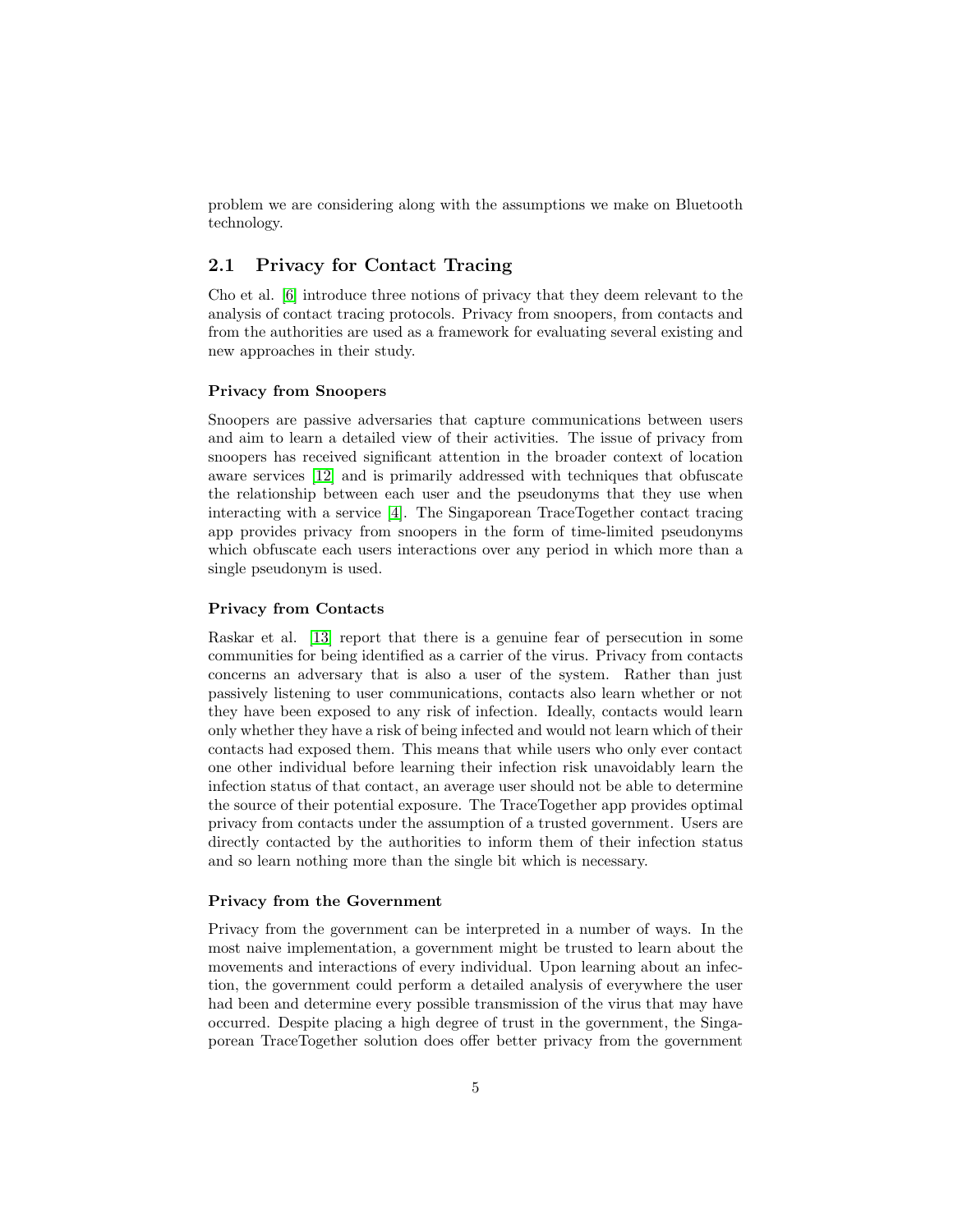than the naive approach. The two main techniques for privacy from the government used in TraceTogether are the decentralisation of data storage and the principle of data minimisation. Firstly, user contact is recorded by each mobile device running the app and is not routinely transmitted to the government. Secondly TraceTogether does not collect any user location data. Despite these steps, the government does learn the personal identity of any user that may have risked infection. Ideally, privacy from the government would extend both to hiding all user interactions and to providing user-control over infection status reporting.

# <span id="page-5-1"></span>2.2 Additively Homomorphic Encyrption

Fully Homomorphic Encryption (FHE) allows for arbitrary computation over encrypted data. Such schemes currently, however, have tremendous overhead and are thus not yet practical for most real world applications. While FHE allows an arbitrary number of operations, schemes permitting only limited computation over ciphertexts can be vastly more efficient. In our protocol in Section [4,](#page-13-0) we must test for equality of plaintexts over encrypted values. This can be accomplished efficiently using an additviely homomorpic encryption scheme. Here we show a method for computing equality over encrypted values using an additively homomorphic scheme.

Let enc be an encryption scheme, it is said to be additive if

$$
enc(m_0) + enc(m_1)
$$

is a valid encryption of  $m_0 + m_1$ .

Our use case for such schemes in Section [4](#page-13-0) is as follows: we want to learn if two plaintext messages  $m_0$  and  $m_1$  are equal based on their ciphertexts,  $c_0, c_1$ . Using the additive property of the encryption scheme we are able to compute  $enc(r \cdot (m_0 - m_1))$  for  $r \neq 0$ . If  $m_0 = m_1$  then  $enc(r \cdot (m_0 - m_1)) = 0$ .

Additive homomorphic encryption schemes have been well studied. In this work we base our analysis of overhead in Section [4](#page-13-0) on the Paillier encryption scheme [\[11\]](#page-20-7).

# <span id="page-5-0"></span>2.3 System Model and Assumptions

In this section we introduce parameters we use throughout the rest of the paper. Some should be determined by medical experts, others should be determined at the time of implementation.

- Let x be the distance at which the virus can be transmitted from person to person.
- Let s be the time interval people need to be at a distance  $x$  or less from each other for there to be a risk that the virus is transmitted.
- Let  $N$  be the number of days during which a person can be infectious before diagnosis, currently this is deemed to be 14 days.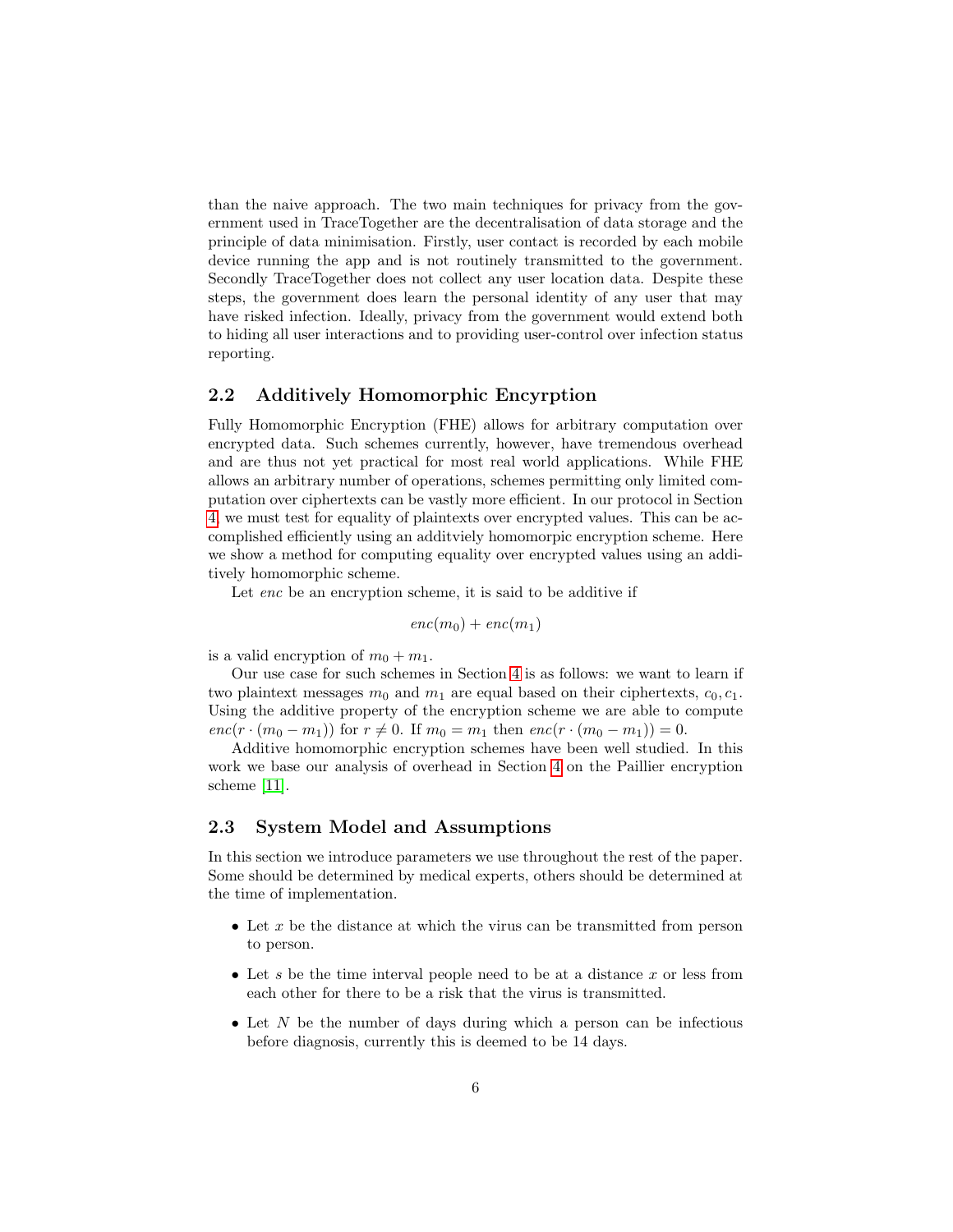• Let t denote the time a users UID (a random string) is associated with their device. In TraceTogether this time period is 30 minutes.

We explicitly list the assumptions we make regarding Bluetooth technology.

- Devices that are within  $x$  meters of each other for time  $s$  are able to transmit a 20-byte payload<sup>[1](#page-6-1)</sup>.
- User devices are able to sample a random  $uid \in \{0,1\}^{128}$  and a random share  $\in \{0,1\}^4$ . We deem the space of UIDs to be sufficiently large for collisions not to occur, even if users generate new UIDs every  $20 \text{ minutes}^2$  $20 \text{ minutes}^2$ .

# <span id="page-6-0"></span>3 Message Based Protocol

The protocols we develop in this section are an extension of the ideas behind the TraceTogether app. We start by introducing and discussing the basic idea for a message based protocol as presented by Cho et al. [\[6\]](#page-20-0).

Cho et al. reduce the level of trust a user must place in the government by assuming that Alice and Bob can interact with the Government through an anonymous transport layer. The authors suggest this could be implemented using two non-colluding third parties operating a message relaying service. To realise this, however, the authors sacrifice three important properties of the above algorithm.

- 1. Due to the anonymity of Bob, anyone wanting to spread panic could take the role of Bob and declare themselves infected when they are not, without being caught doing so.
- 2. As a consequence of Alice's anonymity she must poll the server every time she wants an update on whether any of her contacts have been diagnosed. The absence of push notifications could lead to delays in notifications arriving.
- 3. If the mixing service is set up especially for this purpose then whoever Alice contacts directly can learn whether she has received any updates from the size of the response.

In the protocols we present here we avoid these issues by making more extensive use of the fact that we are assuming the presence of non-colluding parties.

We consider two users Alice and Bob. Bob is a user who may or may not be diagnosed and Alice is a user who wishes to know if any of her contacts have been diagnosed. In practice every user will play both of these roles. We call the central authority Grace (alliterative with government). In our proposed extensions we introduce Henry (a health care provider) and Mary (a messenger service)

<span id="page-6-2"></span><span id="page-6-1"></span><sup>&</sup>lt;sup>1</sup>We make this assumption based on  $[8]$ .

 $2A$  city of 10,000,000 users each changing their UID every 20 minutes would only need  $2^{33}$ UIDs over a 14 day period.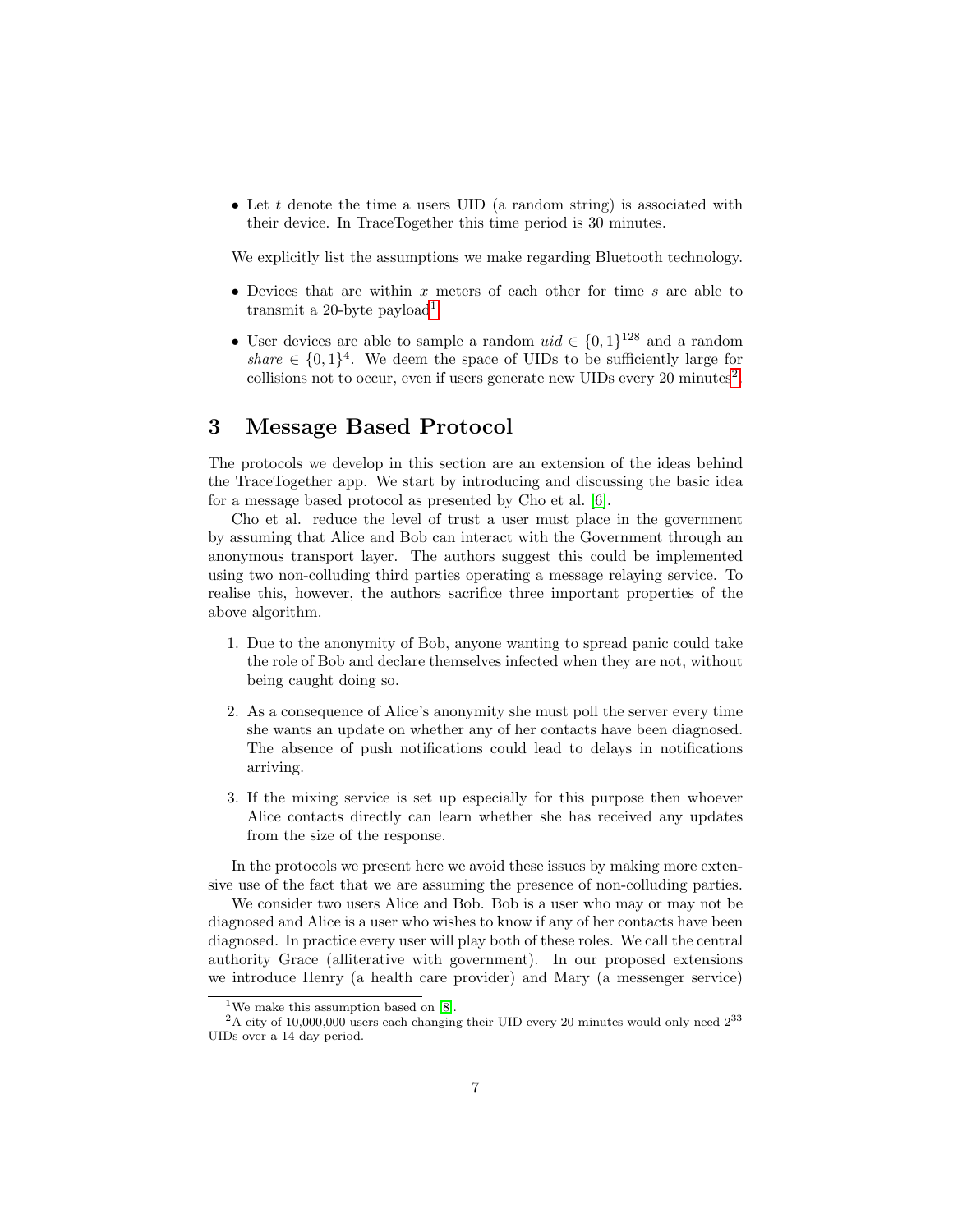

Figure 1: Overview of our message based contact tracing protocol.

also. We split time into periods, we suggest periods of roughly 30 minutes to allow each user to change the unique identifier they transmit regularly. This is standard across all solutions of this nature, making it much harder for snoopers to track users across time by listening for their beacons.

# 3.1 Our Message Based Protocols

In both of the message based protocols we propose we use public key cryptography. Any semantically secure public key cryptography scheme suffices, we do not, in this section, require any extra properties such as homomorphism. Users have a fresh randomly (or pseudorandomly) generated UID for each time period for each person, we suggest taking these to be uniformly distributed in  $\{0, 1\}^{128}$ , though any set large enough to avoid collisions will suffice.

Let the public key encryption scheme we use be denoted by  $(key\text{-}gen, enc, dec)$ ,  $CTR(t, n)$  be the counter mode of a pseudorandom number generator with key t and counter n. Let  $\oplus$  denote a bitwise exclusive or operation.

#### Protocol 1

We introduce two extra parties. Firstly, Henry, the healthcare provider, directly confirms that Bob has COVID-19. In any normal situation this party will learn the identity of Bob and that he has COVID-19, thus we do not consider this a privacy breach. Given Henry knows Bob's identity, we will guarantee that he doesn't learn who Bob has been interacting with. This is achieved by Henry sending anonymised information to Grace. This addresses the first concern we highlight regarding the method from [\[6\]](#page-20-0) above. Secondly, we introduce Mary who will play the role of relaying messages between Alice and Grace thus separating Grace from the identity of Alice. This addresses the second concern as Grace can now push messages via Mary to Alice as soon as they are ready. The third concern is still a problem as Mary can see when Alice is sent a message by Grace. To address this we propose that Grace send cover traffic, at random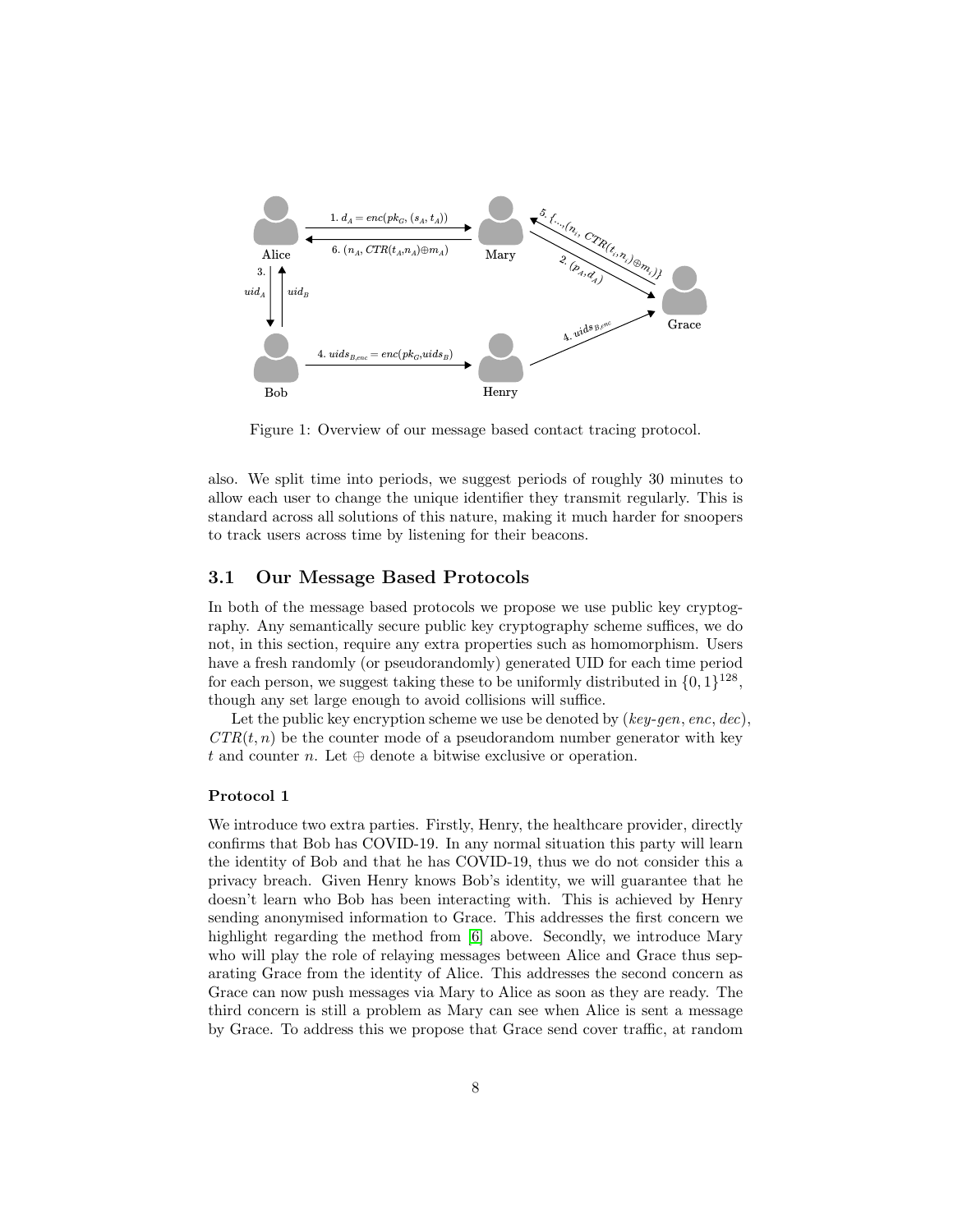times, to Alice even when she has not had a close contact. To Mary this will be indistinguishable from the real messages and Mary will thus not be able to tell whether Alice has received a real message. We now describe the actions of the protocol in more detail.

Setup: When Alice/Bob installs the app they each receive a public key belonging to Grace,  $pk_G$ . When Alice installs the app she randomly chooses two seeds  $s_A$  and  $t_A$ . The seed  $s_A$  will be used to generate all her future UIDs, whilst  $t_A$  will be used to mask communications between her and Grace. She then sends  $(s_A, t_A)$  encrypted with  $pk_G$  to Mary. Mary generates a pseudonym  $p_A$  records that it corresponds to Alice and forwards the pseudonym and encrypted message to Grace.

- 1. Bob and Alice receive  $pk_G$  after installing the app.
- 2. Alice generates seeds  $s_A$  and  $t_A$ .
- 3. Alice sends  $d_A = enc(pk_G, (s_A, t_A))$  to Mary.
- 4. Mary assigns a pseudonym  $p_A$  to Alice.
- 5. Mary send  $(p_A, d_A)$  to Grace.
- 6. Grace decrypts  $d_A$ , sets  $n_A = 0$  and stores  $(p_A, s_A, t_A, n_A)$ .

Interaction: During each time period Alice derives her UID for that period  $uid_A$  form the seed  $s_A$ . When Bob and Alice interact they exchange UIDs. Bob maintains a set  $uids_B$  of all UIDs he has seen in the last 14 days.

- 1. At the beginning of time period j Alice generates  $uid_A = CTR(s_A, j)$ .
- 2. Alice broadcasts  $uid_i$  throughout the time period using BLE.
- 3. If Bob comes into proximity of this broadcast he stores  $uid_A$  together with a timestamp for 14 days in a set  $uids_B$

**Inform:** When Bob is diagnosed, he gives Henry an encryption under  $pk_G$  of the current  $uids_B$ . Henry then passes this on to Grace who decrypts them and finds the pseudonym  $p_i$  corresponding to each one. For each  $p_i$  present (with duplicates removed) Grace prepares a message,  $m_i$ , informing the user of a close contact (possibly with some indicator of the extent of the contact). She then masks these messages with a mask generated from  $t_i$  and sends them labelled with the  $p_i$  to Mary. From the pseudonyms Mary can tell where each message should be forwarded to and Alice receives her message.

1. Bob computes  $uids_{B,enc} = enc(pk_G, uids_B)$  and sends this to Henry, who passes it to Grace.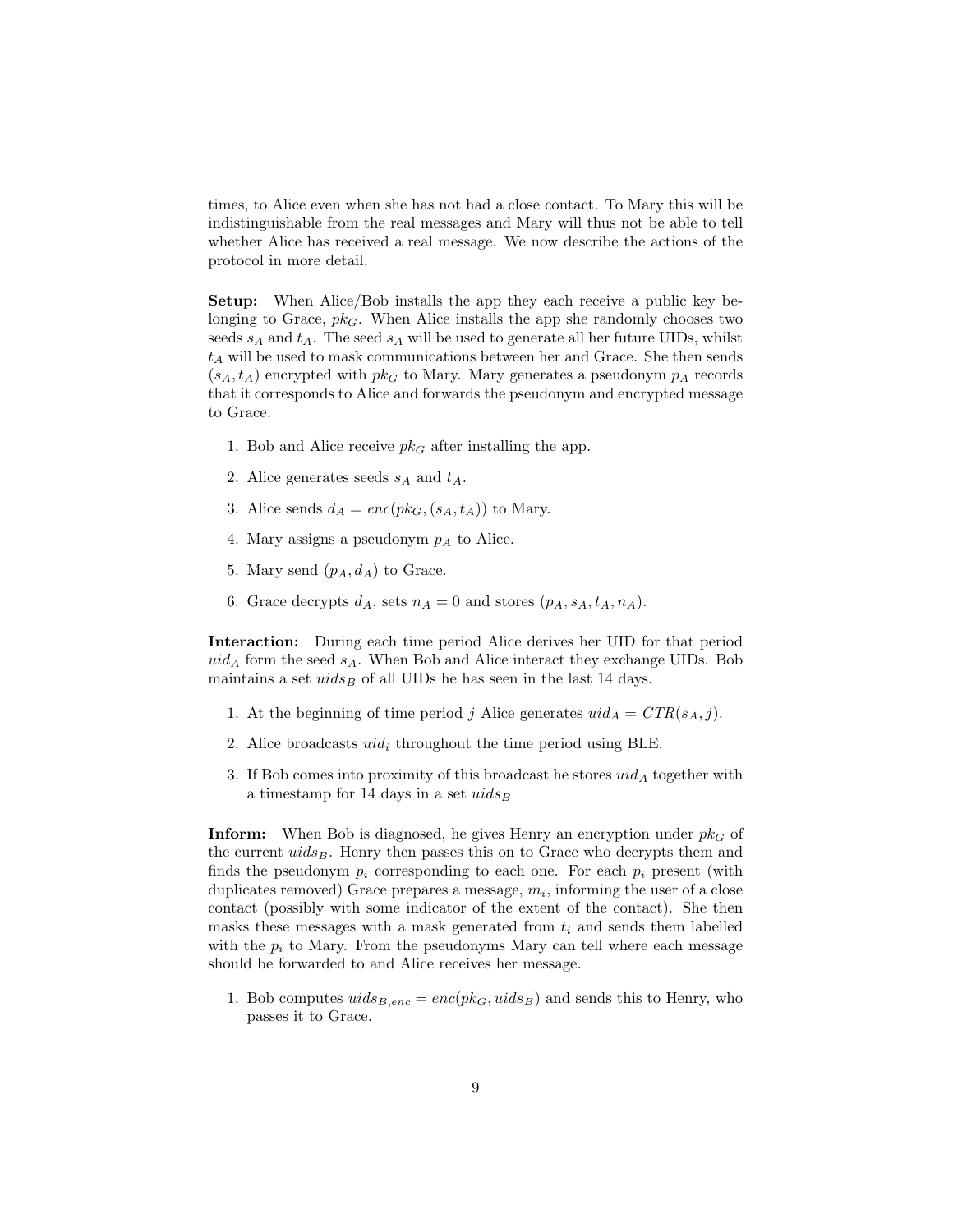- 2. Grace decrypts the message to find  $uids_B$  and looks up the corresponding  $p_i$ .
- 3. For each distinct  $p_i$ , Grace prepares a message  $m_i$ , increments  $n_i$ , sets  $M_i = (n_i, CTR(t_i, n_i) \oplus m_i)$  and sends  $(p_i, M_i)$  to Mary.
- 4. Mary forwards  $M_i$  to the user i.
- 5. Alice recovers  $m_i$  and acts accordingly.

Cover: Grace sends cover traffic to every pseudonym she currently holds on an ongoing basis. For each pseudonym, Grace will send dummy messages to Mary with each consecutive pair of messages<sup>[3](#page-9-0)</sup>. These messages will consist of the pseudonym and a masked dummy message. These messages will have exactly the same format as the messages Mary receives in the Inform phase.

1. Grace intermittently increments  $n_A$  and sends a message

$$
M_A = (p_A, n_A, CTR(t_A, n_A) \oplus \bot)
$$

to Mary.

- 2. Mary forwards  $M_A$  to Alice.
- 3. Alice recovers a  $\perp$  and ignores it.

The biggest complicating factor in the design of the above protocol is the desire to have push notifications to Alice whilst not allowing whichever party contacts Alice to know she is being informed of a close contact. If we allow Grace to learn who is receiving these notifications (but not who they had contact with to receive it) then we can manage with one fewer non-colluding party as the roles of Mary and Grace can be merged.

#### 3.1.1 Protocol 2

If we relax the need for instant notification and allow say a 30 minute delay, then the alternative protocol, we present now, allows Mary's role to be merged into Henry's. The setup and interaction steps are exactly the same as for Protocol 1 except the role of Mary is now played by Henry. The inform and cover steps are now replaced by a record step and a poll step.

<span id="page-9-0"></span><sup>3</sup>These messages should be separated by an independent exponentially distributed time period with some fixed mean. This ensures that the probability of seeing a cover message in the next second is independent of previous messages. Thus the cover provided is uniform.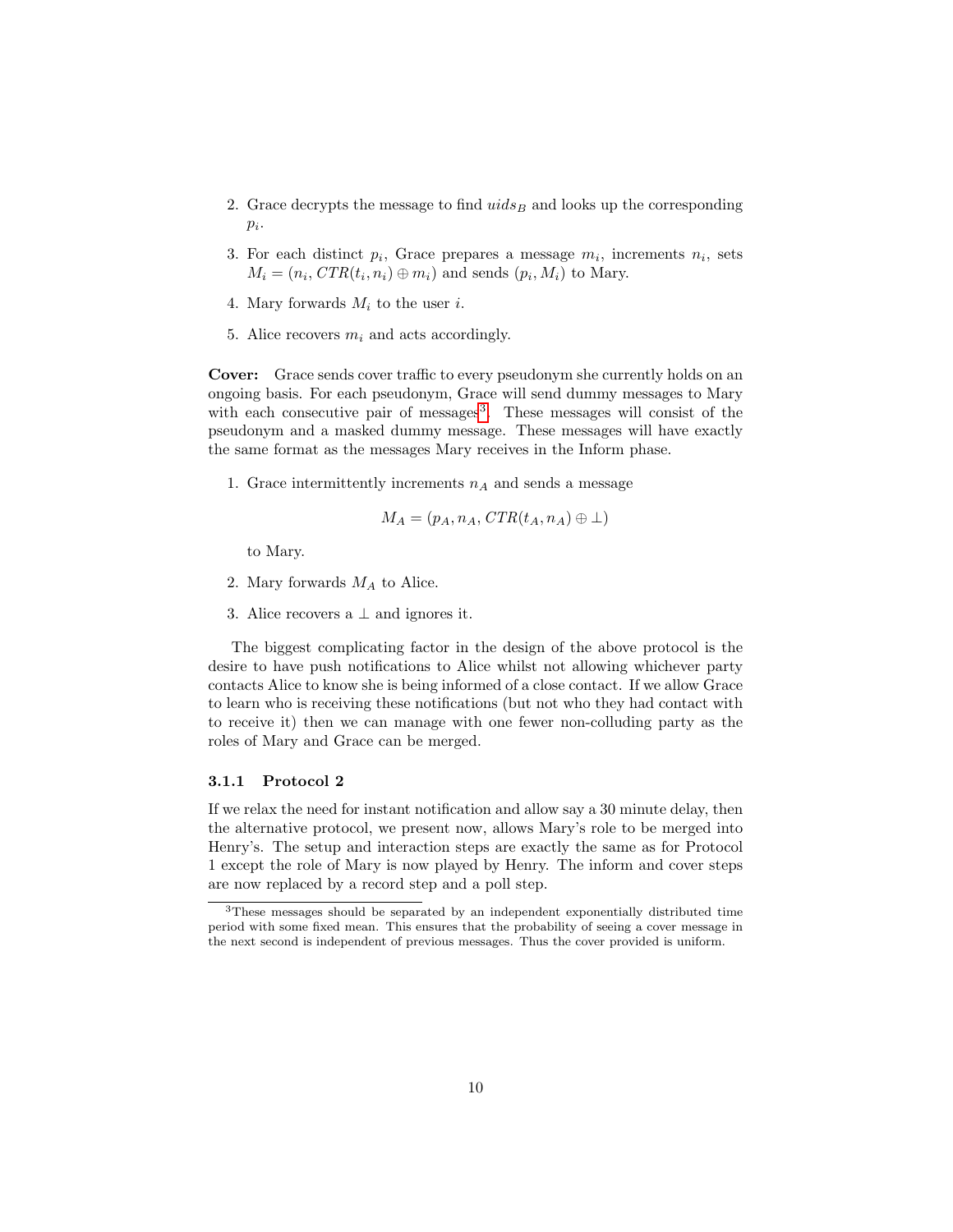Setup: When Alice/Bob installs the app they each receive a public key belonging to Grace,  $pk_G$ . When Alice installs the app she randomly chooses two seeds  $s_A$  and  $t_A$ . The seed  $s_A$  will be used to generate all her future UIDs, whilst  $t_A$  will be used to mask communications between her and Grace. She then sends  $(s, t)$  encrypted with  $pk_G$  to Henry. Henry generates a pseudonym  $p_A$ records that it corresponds to Alice and forwards the pseudonym and encrypted message to Grace.

- 1. Bob and Alice receive  $pk_G$  after installing the app.
- 2. Alice generates seeds  $s_A$  and  $t_A$ .
- 3. Alice sends  $d_A = enc(pk_G, (s_A, t_A))$  to Henry.
- 4. Henry assigns a pseudonym  $p_A$  to Alice.
- 5. Henry send  $(p_A, d_A)$  to Grace.
- 6. Grace decrypts  $d_A$ , sets  $n_A = 0$  and stores  $(p_A, s_A, t_A, n_A)$

Interaction: During each time period Alice derives her UID for that period  $uid_A$  form the seed  $s_A$ . She broadcasts it around her and when she comes into Bob's proximity Bob records it. Bob maintains a set  $uids_B$  of all UIDs he has seen in the last 14 days.

- 1. At the beginning of time period j Alice generates  $uid_A = CTR(s_A, j)$ .
- 2. Alice broadcasts  $uid_i$  throughout the time period using BLE.
- 3. If Bob comes into proximity of this broadcast he stores  $uid_A$  together with a timestamp for 14 days in a set  $uids_B$

**Record:** When Bob is diagnosed, he gives Henry an encryption under  $pk_G$  of the current  $uids_B$ . Henry then passes this on to Grace who decrypts them and finds the pseudonym  $p_i$  corresponding to each one. For each  $p_i$  present (with duplicates removed) Grace then prepares a message,  $m_i$ , informing them they have been in a close contact (possibly with some indicator of the extent of the contact). She then masks these messages with a mask generated from  $t_i$  and stores them labelled with the  $p_i$  ready to be sent to Henry.

- 1. Bob computes  $uids_{B,enc} = enc(pk_G, uids_B)$  and sends this to Henry, who passes it to Grace.
- 2. Grace decrypts the message to find  $uids_B$  and looks up the corresponding  $p_i$ .
- 3. For each distinct  $p_i$ , Grace prepares a message  $m_i$ , increments  $n_i$ , sets  $M_i = (p_i, n_i, CTR(t_i, n_i) \oplus m_i)$  and stores  $M_i$  to be sent later.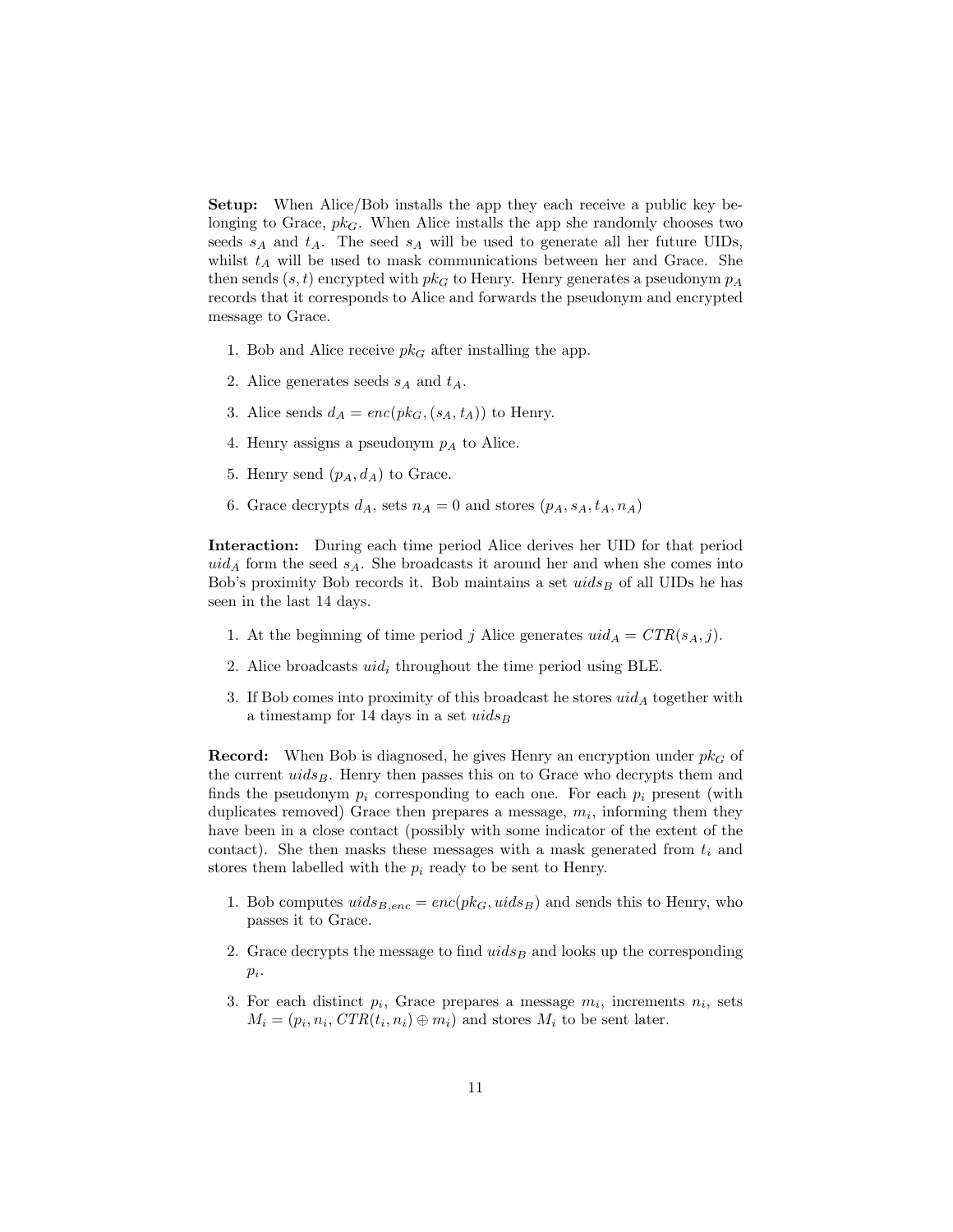Sending: Periodically (say every 30 minutes), Grace send a message to Alice. If there is a message stored in a recent record phase but not yet sent then Grace sends this, otherwise Grace sends an encryption of a dummy message.

• Every 30 minutes, if there is a stored message  $M_A$  Grace sends this to Henry. Otherwise she increments  $n_A$  and sends a message

$$
(p_A, n_A, CTR(t_A, n_A) \oplus \bot)
$$

### 3.2 Privacy of our Message Based Protocols

#### 3.2.1 Privacy from Snoopers

.

In both protocols users change UID to something uncorrelated between every time period it would thus be hard for a snooper to track individuals by the UIDs they broadcast. Therefore we have privacy from snoopers in both protocols.

#### 3.2.2 Privacy from Contacts

In the interaction phase contacts learn nothing more than snoopers therefore this phase alone cannot compromise privacy from contacts. The only other information that users receive is in the form of messages that are sent to Alice in the inform and sending phases. Alice is not informed by the system who triggered the sending of this message. We could imagine that Alice is aware that she has only interacted with Bob in the last fortnight or knows that Bob has just received test results, in this case information is leaked to Alice about Bob. However this is also leaked by any protocol that informs Alice in a timely manner so we consider this to be an acceptable amount of information to leak.

#### 3.2.3 Privacy from Government

For privacy from the government we first consider the case of no collusion. Starting with Protocol 1 in which:

- Henry learns who he has diagnosed and how many UIDs they have collected. The first is not a breach as he knows this anyway, the second might be considered a problem but could be fixed by getting Bob to generate lots of dummy UIDs to submit. This is a cost that would only be paid upon being diagnosed and would prevent Henry from learning the number of UIDs submitted.
- Grace gets a psuedonym for each user and is able to tell which of them have been in contact with the same diagnosed people, how much and when. We argue that this could be acceptable as breaking the pseudonymity can be argued to be sufficiently hard so as not to happen.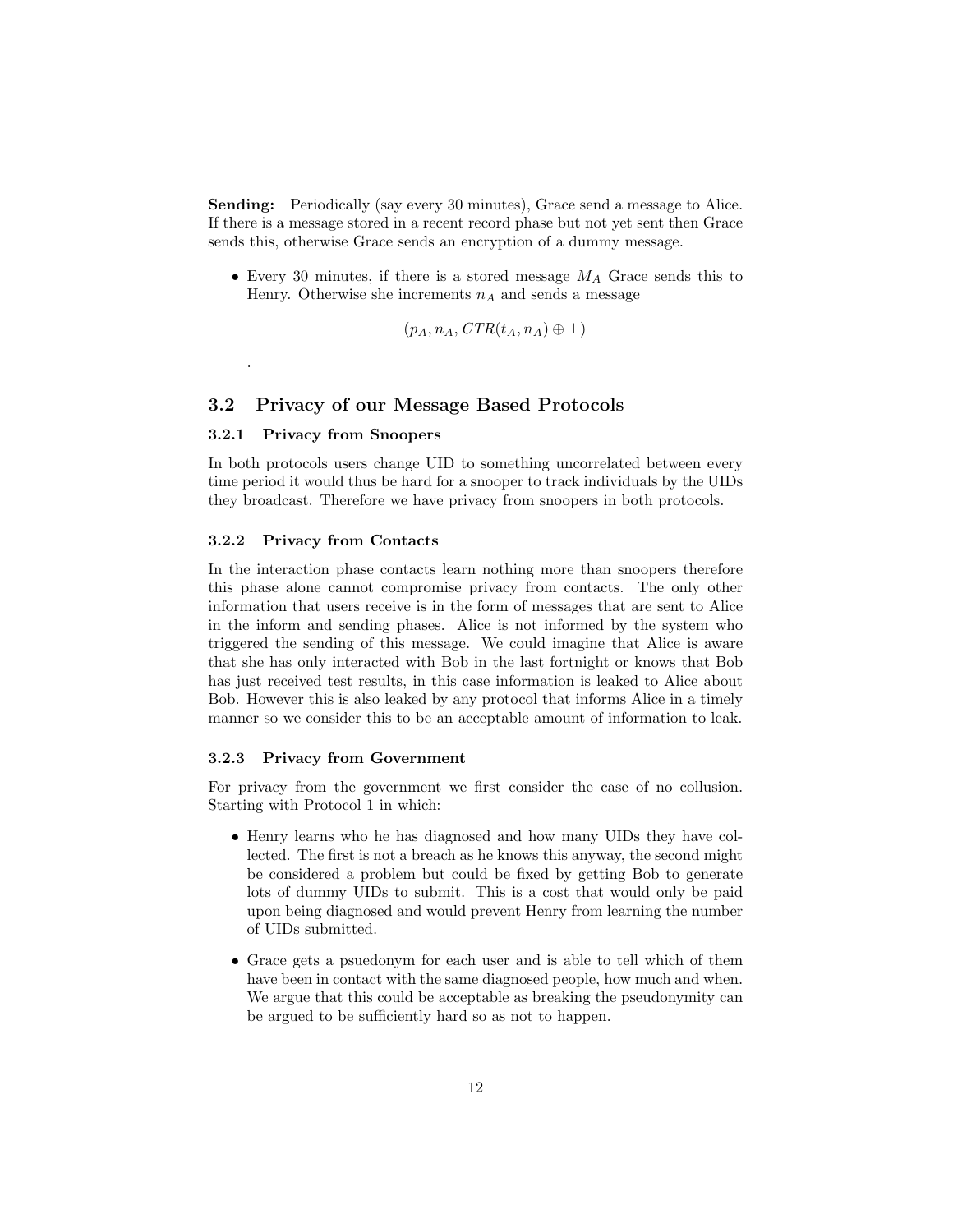• Mary learns who is using the app. On top of that Mary learns when people are receiving messages. This leakage will be negligible provided the cover traffic is intense enough compared to the intensity of the messages informing Alice of the diagnosis of a contact.

Whilst in protocol 2:

- Grace learns the same as in protocol 1.
- Henry learns the same as in protocol 1 plus who has downloaded the app.

We now consider the cases of collusion. In the first protocol:

- If Grace colludes with Mary they learn what Alice is being informed of.
- If Grace colludes with Henry they can learn how many people Bob has been in contact with and, psuedonymously, for how long and when.
- If Mary colludes with Henry they may be able to figure out who Bob has been in contact with (by matching messages they exchange with Grace on the basis of timing).
- If Grace colludes with snoopers then snoopers are enabled to track people.
- If Henry colludes with snoopers then he can learn who Bob has been in contact with.

However even if Grace, Henry and Mary all collude in the first protocol or if Grace and Henry collude in the second, they would still learn no more than what the government learns in BlueTrace. In particular, no information is leaked about contact between two people neither of which has been diagnosed.

#### 3.2.4 Correctness

Due to information about a diagnoses having to go through Henry it is not possible for Bob to lie and say he has a diagnosis in order to cause panic. After Bob's diagnosis Alice will be informed of having had a contact with a diagnosed person, virtually instantaneously in protocol one and within thirty minutes in protocol two.

In these message based protocols there is an advantage in that the message can be used to convey auxiliary information, such as an estimate of the likelihood Alice has been infected. This would be computed by Grace and could be based on how many times she has been in contact with Bob, for how long, at what estimated distance and when the contact happened in relation to when Bob is estimated to have been contagious.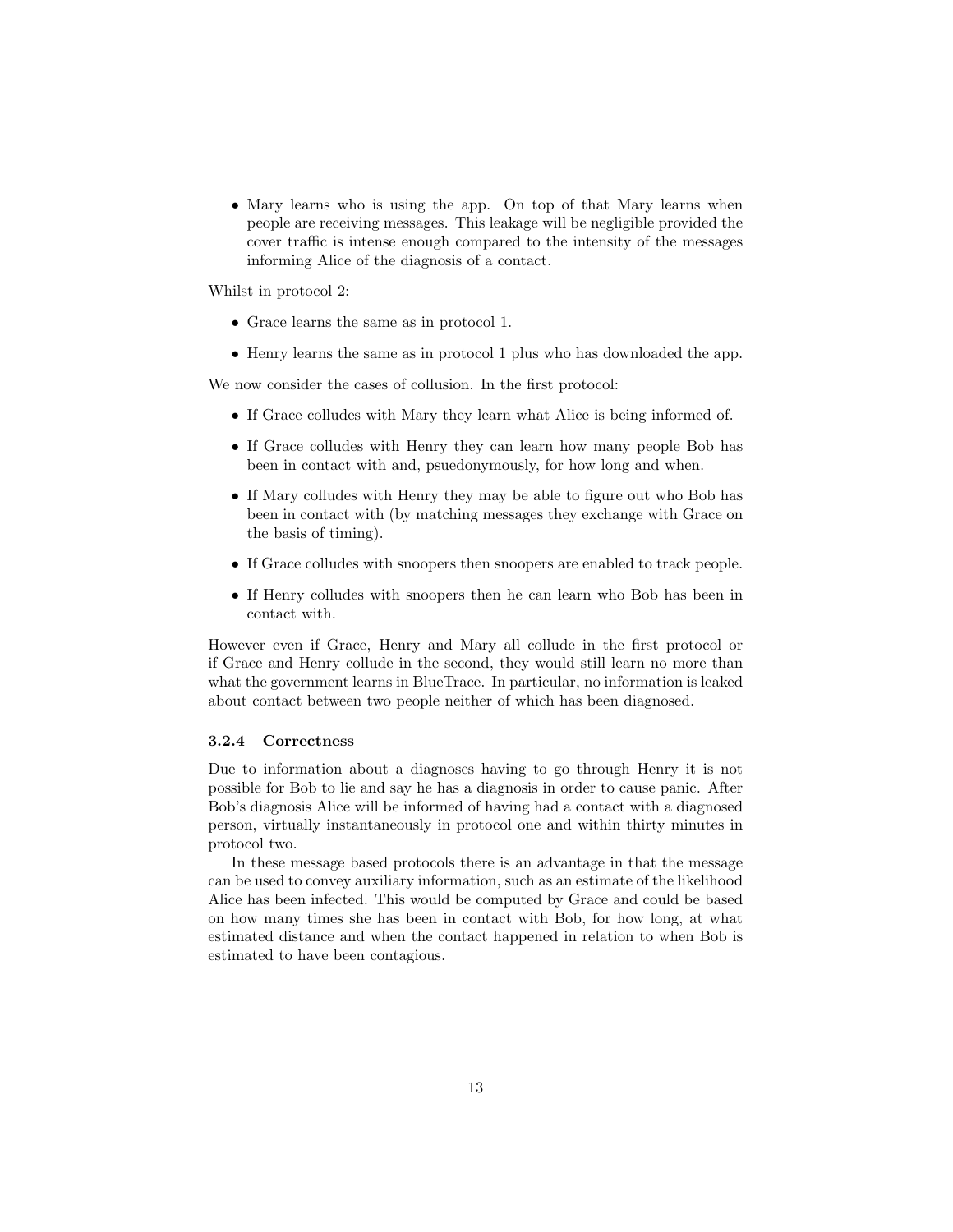# <span id="page-13-0"></span>4 A Set-Based Protocol: Enhanced Privacy from the Government using Additively Homomorphic Encryption

This section introduces our second approach to private contact tracing. At a high-level, our idea is to supplement the UIDs exchanged between users who engage in close-contact encounters with an additional 4 bit secret value, a one time pad. Every day, each user will interact with the government by uploading a list of tuples composed from every UID sent during an encounter in the last N days and a corresponding 4 bit infection status indicator. If a user is infected then they will upload a 4 bit value equal to the secret value from their initial encounter, otherwise will upload a random other value.

Each user holds a public key pair for an additively homomorphic encryption scheme that they generate at the start of the protocol. Users periodically check their infection status by sending their public key alongside the list of newly encountered UIDs and the encryption of the corresponding secret 4 bit values, to the government. The government encrypts the corresponding 4 bit values uploaded by each of the UID owners using the public key and then computes the equality over the encrypted pairs. All of the encrypted equalities, each equivalent to learning an infection status, are returned to the user.

The additively homomorphic contact tracing protocol we propose can be split into the following three stages:

- 1. Close-contact interactions are recorded.
- 2. Each user periodically sends their record of interactions and their infection status to the government.
- 3. The government is periodically queried to learn of potentially infectious interactions.

In more detail, stage 1 occurs whenever two people come into close contact with each other as defined in Section [2.3.](#page-5-0) Stage 2, which occurs periodically such as every 24 hours, occurs when users upload pseudonym records of their close contact interactions to the government. Finally in stage 3, which also occurs periodically, each user learns whether any of their recorded interactions could have been infectious.

Stage 1: Contact Recording The first stage of our protocol involves an arbitrary pair of users Alice and Bob that each hold a UID  $uid \in \{0,1\}^{128}$  and a secret share  $s \in \{0,1\}^4$  for the current period. Alice and Bob run the following protocol:

1. Let  $(uid_A, s_A)$  and  $(uid_B, s_B)$  denote the random UID and share tuples that Alice and Bob, respectively, hold for the time period in which they meet.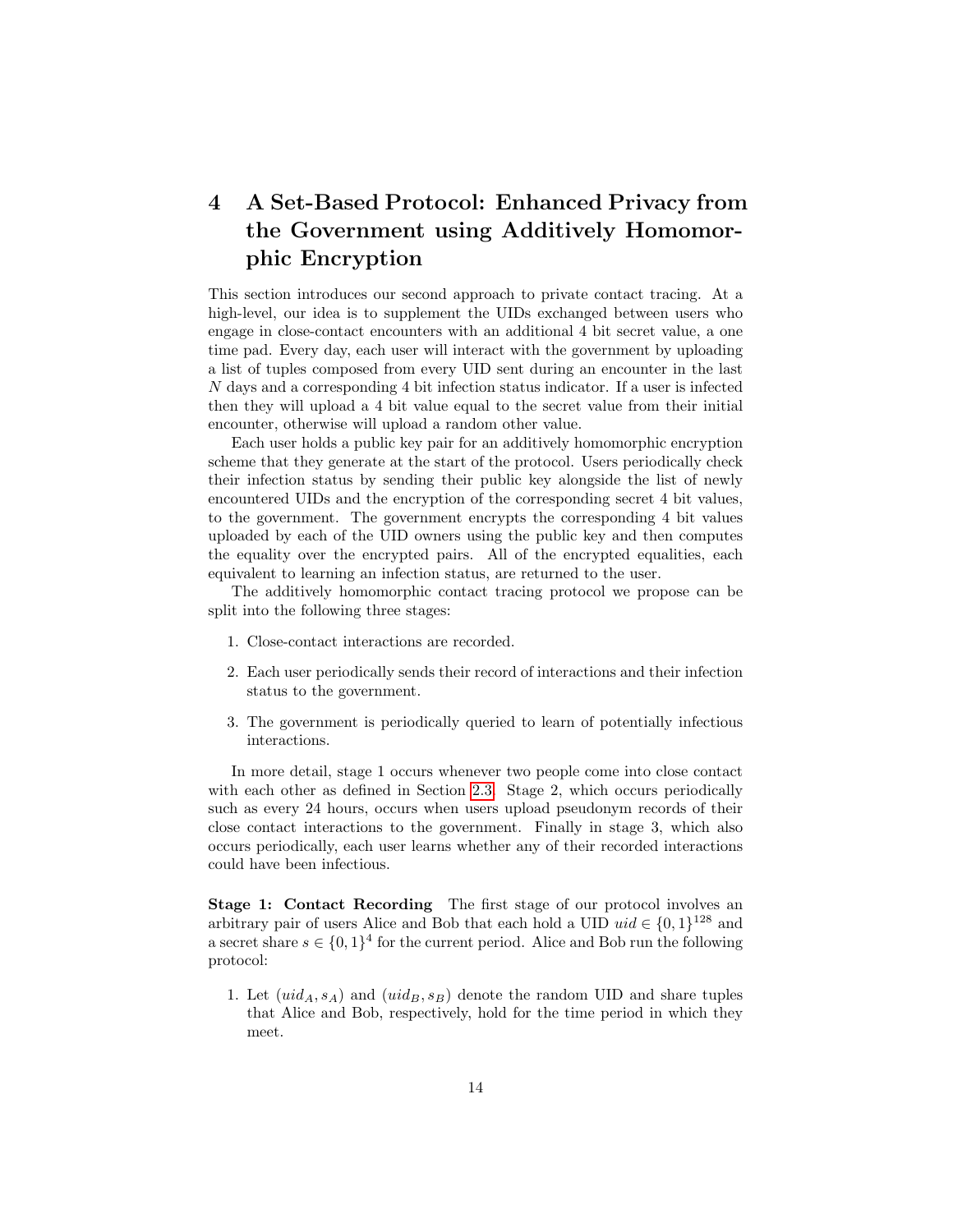

Figure 2: Overview of our set based contact tracing protocol.

- 2. Alice sends Bob  $(uid_A, s_A)$  and Bob sends Alice  $(uid_B, s_B)$ .
- 3. Alice and Bob each add their individual UIDs, share values, and a times- $\tanh t$  and to the received tuple which is then added to the set of tuples they hold for all their interactions in the last  $N$  days. In this instance:
	- Alice holds the set  $contact_A = \{ \dots, (uid_B, s_B, uid_A, s_A, t_B) \}.$
	- Bob holds the set  $contact_B = \{ \dots, (uid_A, s_A, uid_B, s_B, t_A) \}.$

Stage 2: Status Reporting The second stage of our protocol involves a user of the system, Alice, and the government or service provider G. Alice will upload the set of tuples which comprises all of the UIDs she has communicated to another user during that day and a corresponding 4 bit infection status value.

Using the  $contact_A$  set described in Stage 1, then if Alice is known to be infectious she will upload the set of tuples for the last day comprising all of her personal UID values and "secret" shares from  $contact_A$ . If Alice is not infectious then she sends the same UID values but instead each with a random, other 4 bit value. G then takes the union of all such sets sent by all users. In more detail:

1. Each user K constructs a status update set and sends it to G. The status update set comprises tuples of all of the UID values communicated in Stage 1 during the last day and the corresponding 4 bit infection status. If the user is infected then the infection status value  $i_k$  is set to the "secret" share value  $s_{1,K}$  from each interaction, otherwise a random other 4 bit value  $i_K \stackrel{\$}{\leftarrow} \{0, \ldots, 15\} \setminus s_{1,K}$  is chosen.

The sets that Alice and Bob construct are given below. Here  $t$  denotes the day the update set corresponds to i.e. the current day.

> status-update $A_t = \{ \dots, (uid_A, i_A) \}$ status-update $B_t = \{ \ldots, (uid_B, i_B) \}$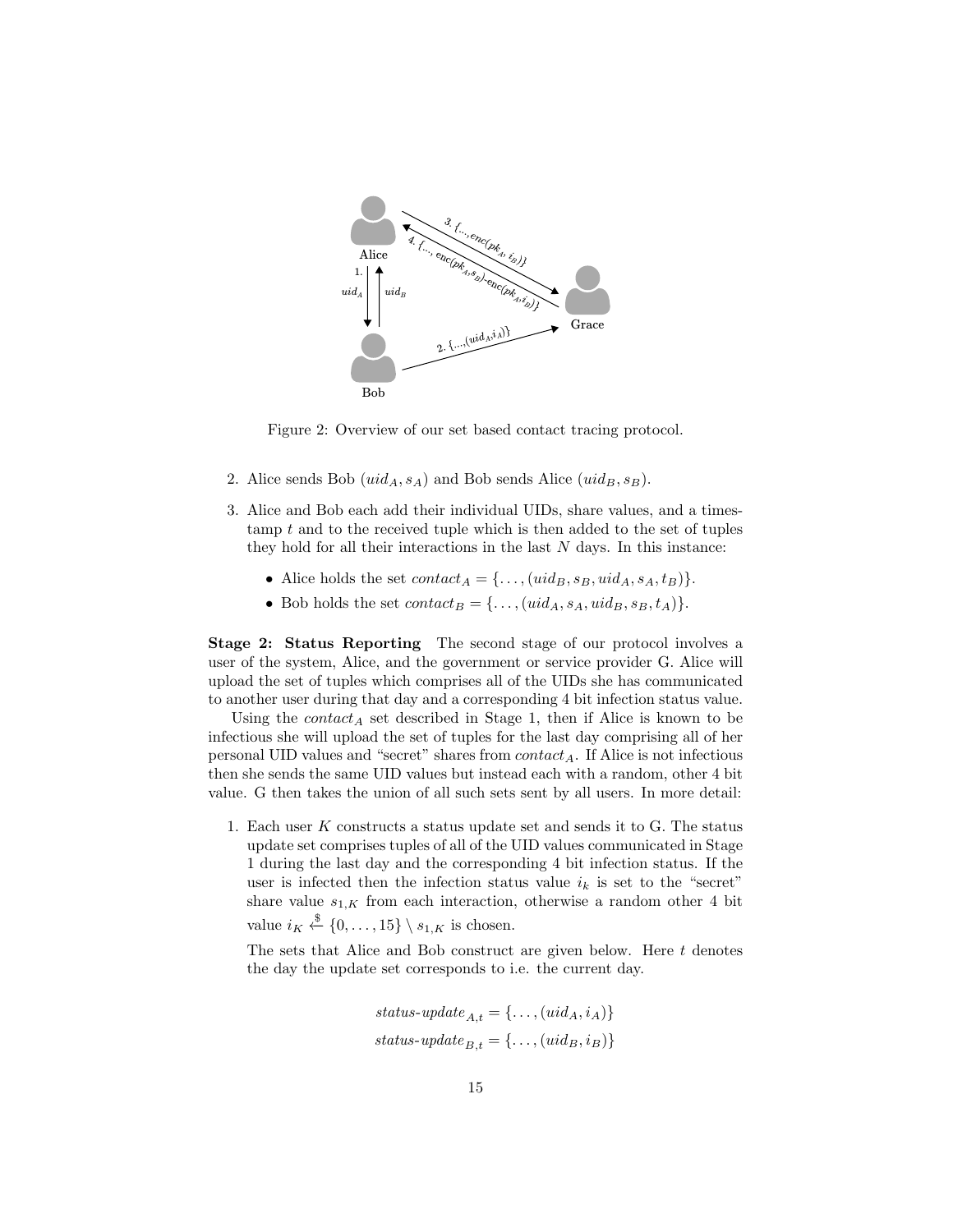2. At the end of this stage, G holds the status sets for all users for the last N days.

Stage 3: Infection Learning The third stage of our protocol involves a user of the system, Alice, and the government or service provider G. Alice will learn her infection risk by sending her public key, her set of encountered UIDs and the additively homomorphic encryption of the corresponding secret 4 bit values to the government. The government encrypts the latest 4 bit values uploaded by each of the encountered UIDs using Alice's public key and then computes the equality over the encrypted pairs. All of the encrypted inequalities, each equivalent to learning of a contact risking infection, are returned to the Alice. Alice finally decrypts the inequalities to learn if she has had an encounter that could have risked infection.

Alice holds her public key pair  $(pk_A, sk_A)$  and her set of contact recordings contact<sub>A</sub>. The government holds the set of all interactions interactions<sub>G</sub>. The Stage 3 protocol is as follows:

1. Alice builds a set *interacted-UIDs<sub>A</sub>* comprising of all the additively homomorphic encryptions of the secrets shared in all Stage 1 encounters in the last N days. Alice sends her public key  $pk_A$  and the set *interacted-UIDs<sub>A</sub>* to the government. Assuming Bob was her last interaction, the set is below, we denote the additively homomorphic encryption scheme by  $enc<sup>4</sup>$  $enc<sup>4</sup>$  $enc<sup>4</sup>$ :

interacted-UIDs<sub>A</sub> = {..., enc( $pk_A$ ,  $i_B$ )}

- 2. Alice sends *interacted-UIDs* $_A$  to the government.
- 3. For UID a user has encountered for which the government has received a infected status update from during Stage 2 of the protocol, it encrypts the corresponding status using Alice's public key  $pk_A$ . Next using the additively homomorphic properties of the underlying encryption scheme, the government is able to compute the (encrypted) inequality between all of the encrypted user status indicators and the secret share values uploaded by Alice. If the government does not hold a given UID, or the status has not been updated for a "long" time, it is ignored. Finally, the government returns all of the encrypted status indicators to Alice.
- 4. Alice decrypts all of the ciphertexts sent to her by the government and learns whether she may be infected or not. Any ciphertext decryption that has the value 0 indicates that one of Alice's contacts has reported a positive infection status.

To compute the inequalities in Step 3 we can use any additive homomorphic encryption scheme, such as Paillier [\[11\]](#page-20-7), as described in Section [2.2.](#page-5-1)

<span id="page-15-0"></span><sup>4</sup> It is important that order is preserved between this set and the status update sets sent by each user.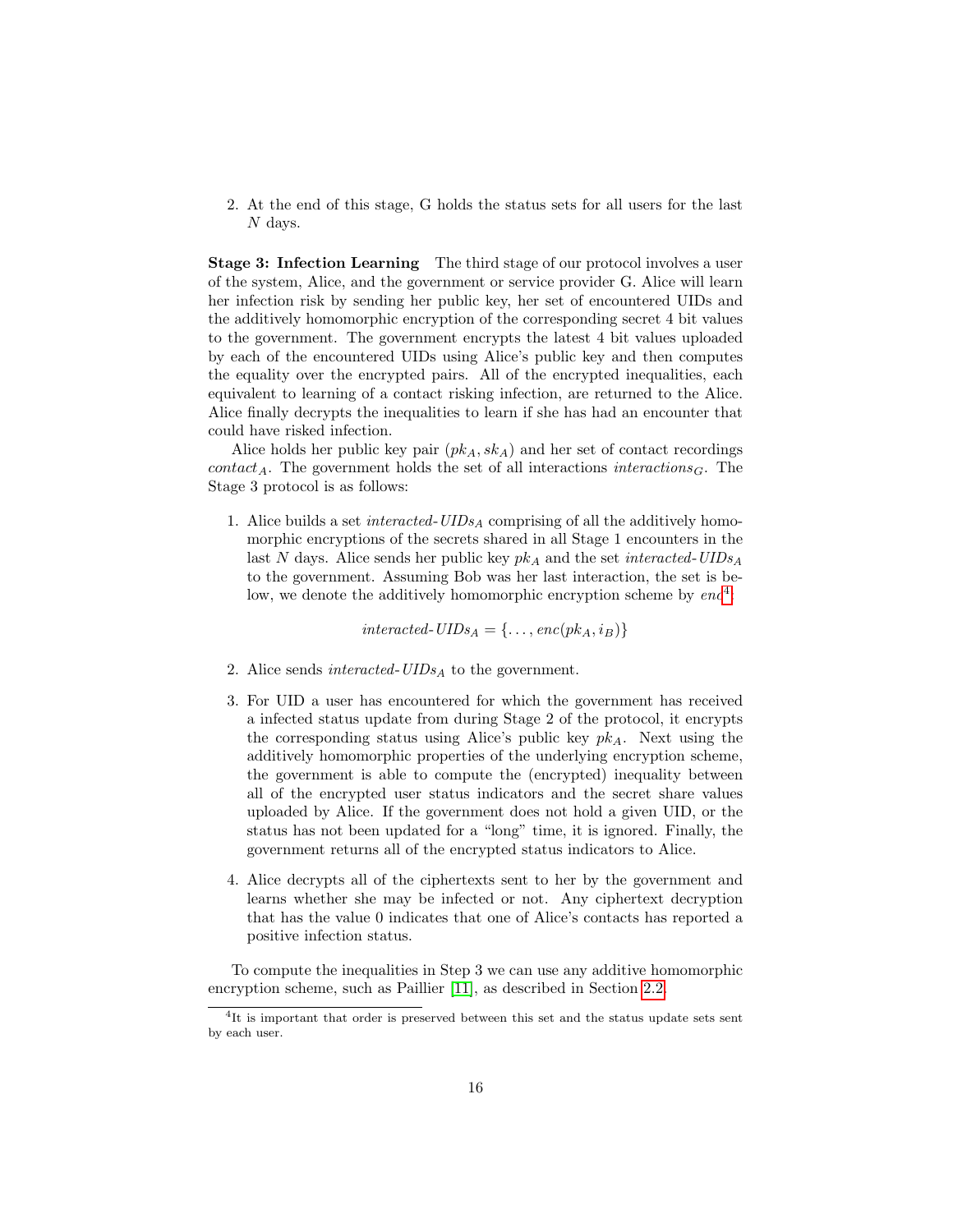# 4.1 Privacy of Our Set-Based Contact Tracing Method

Here we briefly consider the privacy of our set-based contact tracing protocol in relation to the terms introduced in Section [2.1.](#page-4-0)

Privacy from Snoopers Compared to the Singaporean TraceTogether solution which we use as a baseline, our set-based protocol has equivalent privacy from snoopers. In particular, privacy from snoopers is essentially determined by our "pseudonym change strategy" of time-limited pseudonyms (UIDs) which remains unchanged from the TraceTogether design.

Privacy from Contacts Each user only learns how many of their interactions in the last N days exposed them to an individual who has reported an infection. Compared to TraceTogether this reveals more as there users only learns exactly what the government wants them to about infectious contacts. Our protocol, however, benefits from not depending on government policy and treats all users equally, infected or not.

Privacy from the Government Our set-based protocol offers user-controlled infection status disclosure. Uniquely, to the best of our knowledge, our protocol is the first to offer privacy from the government that is not dependent on infection status. Regardless of their infection status, all users report the pseudonymous identities they have exchanged and request infection indication values from the pseudonyms they have encountered. This does reveal more to the government than the TraceTogether solution which only discloses user behaviour for infected individuals, however our protocol never reveals to the government whether any user is infected or not — which we believe to be a far more important privacy property.

Whilst this extra leakage may seem counter-intuitive, there are some unique advantages to our approach. Our set-based protocol ensures that only the user who may be at risk learns that one of their interactions could have caused them to become infected. The responsibility is then with the individual to get tested, self-isolate or seek treatment depending on their circumstances. In addition, the government can build a graph of pseuodonymous interaction that could allow it to model the impact of social distancing policies and in-turn make more accurate predictions about the spread of the virus and the implied demand for care resources.

# <span id="page-16-0"></span>5 Overhead/Performance

In this section we consider the overhead and performance of the protocols we propose in this work. We look at the local storage requirements on the user and the overhead that is incurred. To approximate the overhead and performance of our protocols we make the following assumptions.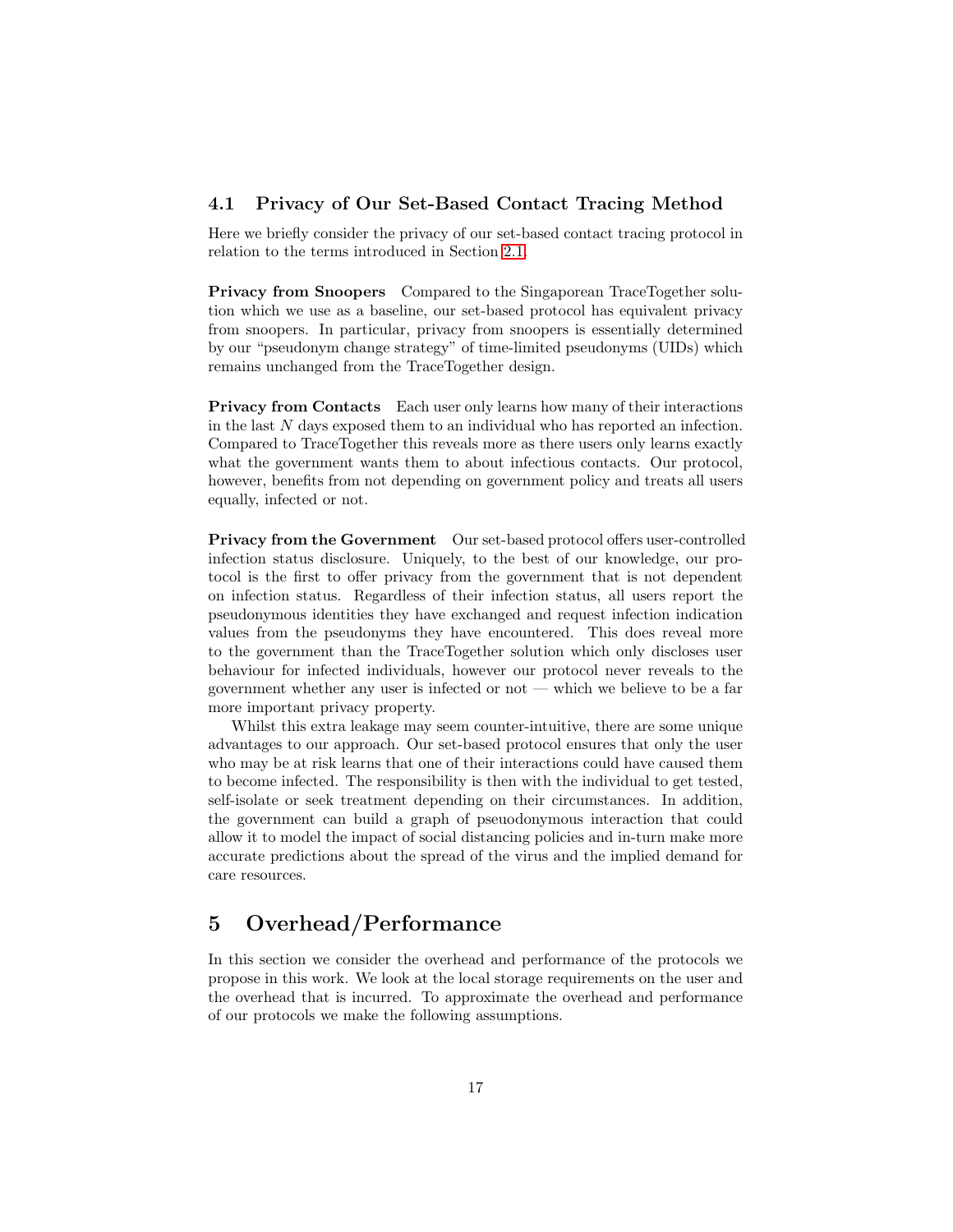We note, in this version of the paper, we only intend to give an approximation of the overhead and performance of our methods.

Let  $N = 14$  days, and assume there are 10,000,000 users and that each had 100 close contact encounters each day<sup>[5](#page-17-0)</sup>, we also assume that 50,000 people are newly infected each day<sup>[6](#page-17-1)</sup>.

# 5.1 Messaged-based protocols

### 5.1.1 User requirements

Setup Having installed the app the user must generate and store two seeds s and t. Both will take up 128 bits so between them that is  $32$  Bytes. The user must also encrypt their seeds and send the result to Mary or Henry (depending on which message protocol is used), this can be contained in a single cipher-text which will be no more than half a kilobyte.

Interactions The user must generate a new UID for every time period, this is one call to CTR. The parties broadcast a 128bit UID, this uses 16 of the available 20 Bytes in a BLE beacon so fits easily. The user must also store every UID they receive for a period of 14 days. Assuming 100 interactions a day this is 1400 UIDs together with a timestamp so that it is known when to stop storing them. A UID and timestamp together will require no more than 26 Bytes, so the total required storage will be about 36 kB.

Upon Diagnosis Upon being diagnosed the user uploads all the UIDs they have recently seen that is an upload of 36kB.

Receiving Updates The user must collect messages sent by Grace including the dummy messages. Assuming a message every 30 minutes on average this is 48 messages a day. If the messages consist of a single indicator bit then they are the size of the counter  $n_A$  i.e. a few bytes, more informative messages would have to be bigger. Even with a fairly long messages, a few bytes say (much more information that this would probably de-anonymise the diagnosed person), the communication cost is going to be dominated by the meta data of a connection to Mary. Thus we expect the main communication cost to be the metadata associated with receiving 48 messages a day.

#### 5.1.2 Server requirements

Henry as health care provider Henry must receive and forward a 36kB message for each diagnosed individual. He doesn't need to store anything or engage in any other steps in this role.

<span id="page-17-0"></span><sup>5</sup>14 days is the current medically advised time period to consider. Considering 10,000,000 users is equivalent to using the system across an entire major city (e.g. London). Our assumption of 100 close encounters a day is our own estimate.

<span id="page-17-1"></span> $6$ This is more than ten times the current rate of infection in the United Kingdom as of April 7th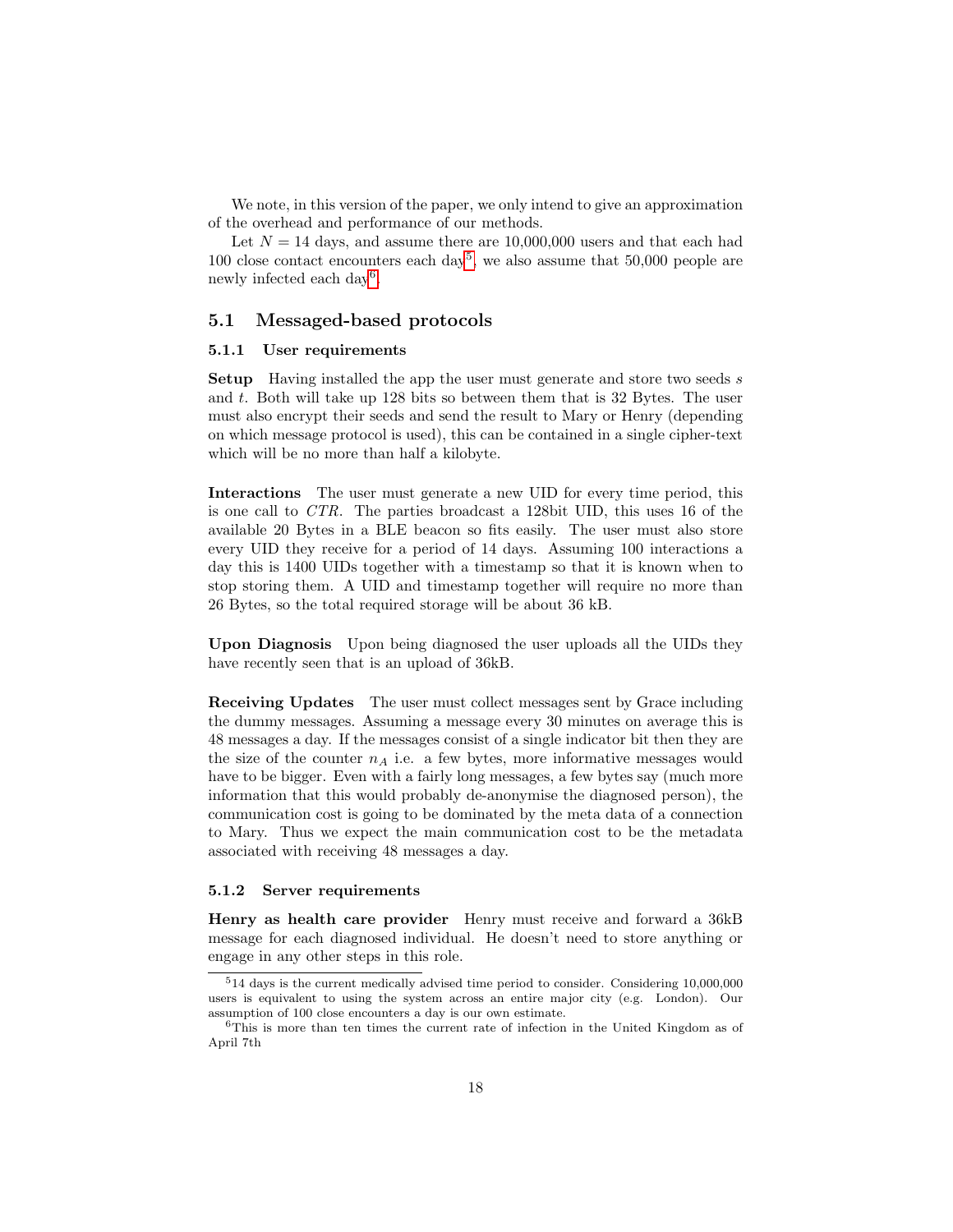Mary or Henry as message relay Mary in protocol 1 or Henry in protocol 2 must receive setup details from every new user and forward them together with a pseudonym to Grace. This will mostly consist of a single cipher-text and so the communication depends on the scheme but wouldn't be much more than half a kilobyte in and out. For every user this party will also have to store the pseudonyms, which for 10,000,000 users could be a mere 3 bytes each, together with the identity of each person. This could be only 20 Bytes per user i.e. 200 MB total. For each of these users all messages from Grace will have to be forwarded by this party, assuming a message every 30 minutes this is 480,000,000 messages a day. Each message with consist of a pseudonym, a counter and a masked message, which could be only 10 Bytes. Thus even if the messages can't be delivered immediately (because the user is unavailable) and must be stored for a day on average this will require about 5GB of storage. This 5GB is also the amount of communication in and out each day, this should be fairly evenly spread. on top of this there will also be however much metadata is required for sending 480,000,000 messages each day, we expect this would be of the order of tens of gigabytes.

Grace Grace must send the above 480,000,000 ten byte messages everyday, this is 5GB but as they are all going to the same recipient their should be no extra meta data required. Grace must also receive 36kB of data for every newly diagnosed individual, with 50,000 individuals infected each day this is about 1.8GB a day. To store every message that is waiting to be sent in the next 30 minutes Grace would only need about 100MB of storage. Grace must store two keys, a pseudonym and a counter for each user amounting to around 32MB. In order to perform a lookup on a UID received from Henry, Grace will also want to maintain a lookup table, this will have to hold every UID used in the last 14 days, that is 14 times 48 times 10,000,000 or about 7 billion entries each returning a pseudonym of 3 Bytes. This will require tens possibly hundreds of gigabytes of storage depending on implementation. A call shall be made to this lookup table every time a UID is queried i.e. 70,000,000 times a day. This will require a lot of computation.

### 5.2 Set-Based protocol

We consider the different phases of the protocol in turn.

**Stage 1: Contact reporting** In each interaction a user sends  $uid \in \{0,1\}^{128}$ and  $s \in \{0,1\}^4$ . Assuming 100 interactions a day this means each user must transfer no more than 1.65kB of data per day. Moreover, locally they must store their contact set. This logs all interactions for the last 14 days. Each element comprises of 2 UIDs, 2 shares and a timestamp. Assuming a timestamp requires 10 Bytes each element of the contact set requires 43 Bytes meaning the whole set requires approximately 60 kB of local storage by the user.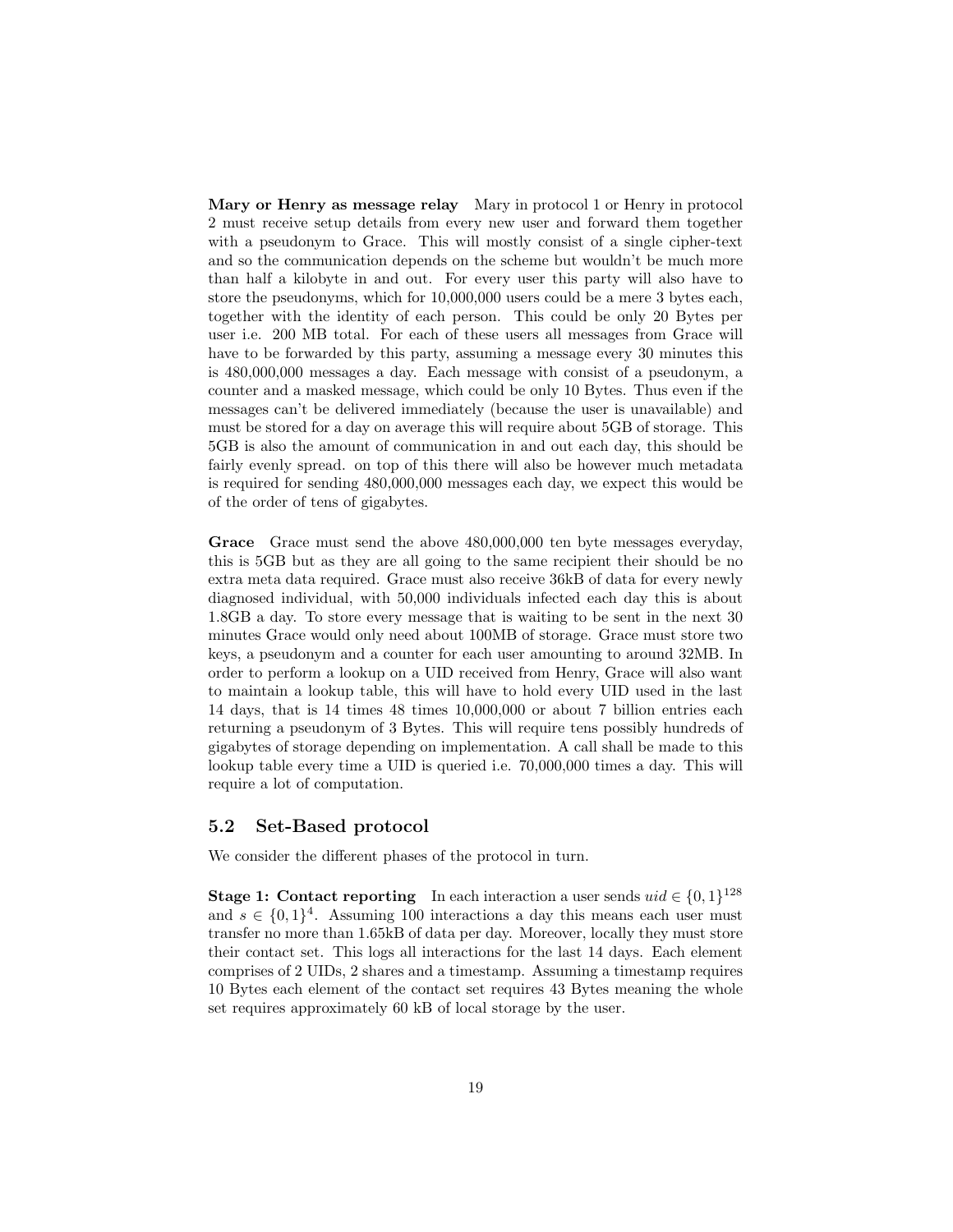|               | Stage 1 | Stage 2 | Stage 3   |
|---------------|---------|---------|-----------|
| User Storage  | 60kB    |         |           |
| User Transfer |         | 1.7kB   | $0.36$ MB |
| Govt Storage  |         | 230GB   |           |
| User Enc Time |         |         | 7s        |

Figure 3: A summary of the approximate overheads per day for our protocol presented in Section [4,](#page-13-0) based on the assumptions given at the start of this section.

Stage 2: Status Reporting In this stage the user constructs and sends their status update set for that day to G. There are 100 elements in the status set (100 interactions per day), each comprising of a UID,  $uid \in \{0,1\}^{128}$  and an indicator  $i \in \{0,1\}^4$ . Consequently the user must transfer approximately 1.7kB of data to the government every day.

The government must store these sets for all users for the previous  $N$  days. Assuming 10,000,000 users (the system is somehow split into regions) over 14 days this will require 230 GB.

Stage 3: Infection Learning In this stage the user uses an additively homomorphic encryption scheme to learn if they have had an infected encounter. We base our results on using the Paillier encryption scheme implementation from [\[9\]](#page-20-9). We assume key size of 2048 bits, which is sufficient and recommended according to NIST [\[10\]](#page-20-10). Using the results from [\[9\]](#page-20-9) this means the user can do 89,483 encryptions per second requiring 5.66 seconds of pre-compute time. Therefore it will take less than a second for the user to encrypt all the 4 bit values in this stage along with the 5 seconds of pre-compute time. Given the user must only do this once a day, this is very reasonable. Moreover, the user must only transfer over the encrypted values of the indicators to the government for the last  $N$  days, and not the UIDs they correspond to. Under our assumptions the set comprises of 1,400 2048-bit encryptions meaning a message size of 0.72 MB.

As can be seen from the above analysis, the burden on the user is relatively small which is important if this method is to be widely adopted.

# 6 Conclusion

In this work we have proposed two methods that allow for privacy preserving contact tracing. Our first method expands on current implemented methods (e.g. TraceTogether) for private messaging and our second leverages the ability of the parties to exchange "secrets" at the time of interaction and additively homomorphic encryption to solve the problem. Both our methods provide privacy for a user who is diagnosed with the virus, something that is not accounted for in existing methods. Moreover, in Section [5](#page-16-0) we show how our methods are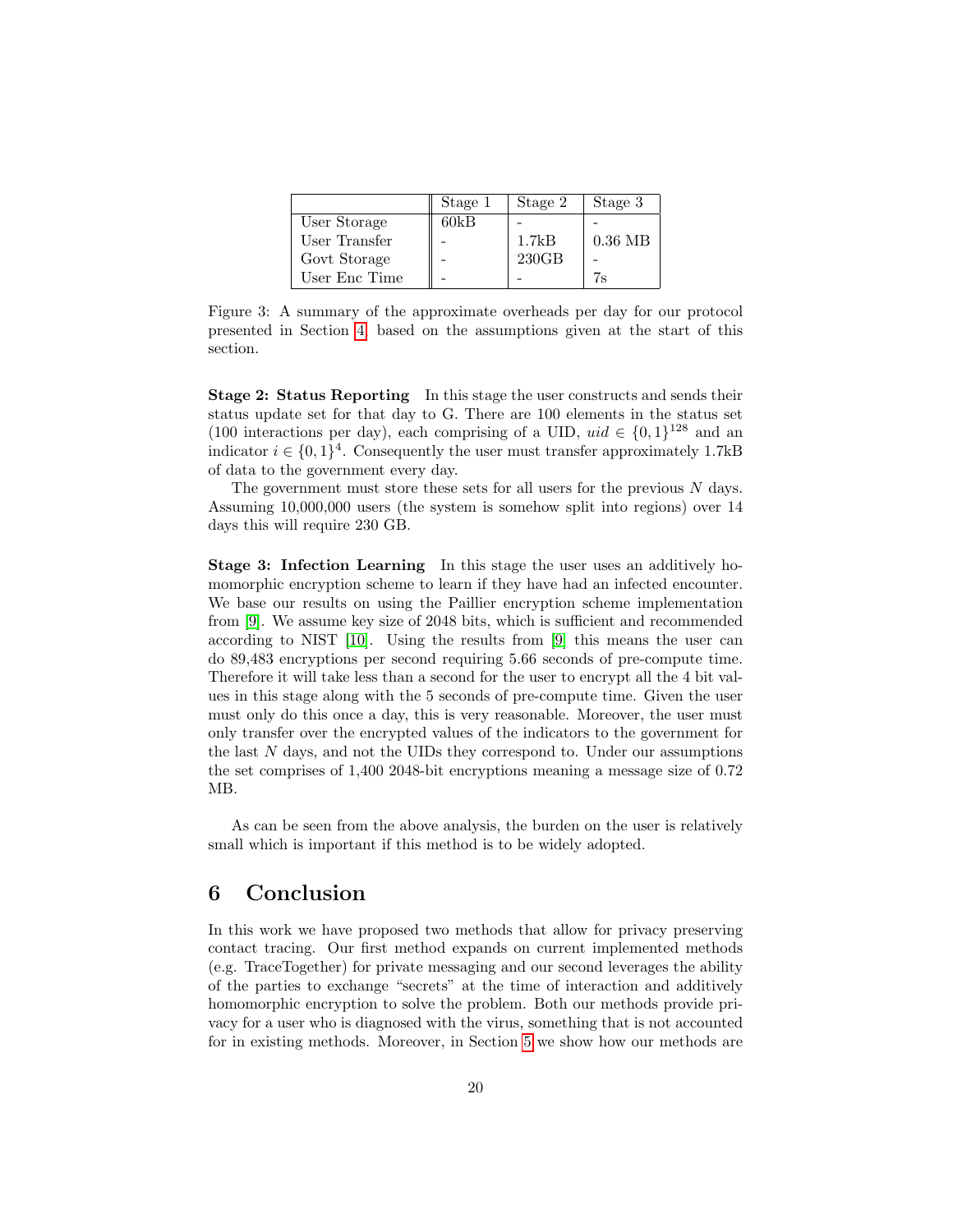inexpensive and efficient, thus we believe they are of practical use in for the current pandemic and future situations where contact tracing is needed.

# References

- <span id="page-20-4"></span>[1] Can I say no to uploading my tracetogether data when contacted by the ministry of health?" Singapore Government Blog, March 2020. Available at: https://tracetogether.zendesk.[com/hc/en-sg/articles/](https://tracetogether.zendesk.com/ hc/en-sg/articles/360044860414-Can-I-say-no- to-uploading-my-TraceTogether-data-when- contacted-by-the-Ministry-of-Health-) [360044860414-Can-I-say-no-to-uploading-my-TraceTogether](https://tracetogether.zendesk.com/ hc/en-sg/articles/360044860414-Can-I-say-no- to-uploading-my-TraceTogether-data-when- contacted-by-the-Ministry-of-Health-)[data-when-contacted-by-the-Ministry-of-Health-](https://tracetogether.zendesk.com/ hc/en-sg/articles/360044860414-Can-I-say-no- to-uploading-my-TraceTogether-data-when- contacted-by-the-Ministry-of-Health-).
- <span id="page-20-5"></span>[2] Decentralized privacy-preserving proximity tracing. Available at: [https:](https://github.com/DP-3T/) //github.[com/DP-3T/](https://github.com/DP-3T/).
- <span id="page-20-3"></span>[3] Help speed up contact tracing with tracetogether," Singapore Government Blog, March 2020. Available at: https://www.gov.[sg/article/help](https://www.gov.sg/article/help-speed-up-contact-tracing-with-tracetogether)[speed-up-contact-tracing-with-tracetogether](https://www.gov.sg/article/help-speed-up-contact-tracing-with-tracetogether).
- <span id="page-20-6"></span>[4] A. R. Beresford and F. Stajano. Mix zones: user privacy in locationaware services. In IEEE Annual Conference on Pervasive Computing and Communications Workshops, 2004. Proceedings of the Second, pages 127– 131, 2004.
- <span id="page-20-1"></span>[5] Alex Berke, Michiel Bakker, Praneeth Vepakomma, Ramesh Raskar, Kent Larson, and Alex 'Sandy' Pentland. Assessing disease exposure risk with location histories and protecting privacy: A cryptographic approach in response to A global pandemic. CoRR, abs/2003.14412, 2020.
- <span id="page-20-0"></span>[6] Hyunghoon Cho, Daphne Ippolito, and Yun William Yu. Contact tracing mobile apps for COVID-19: privacy considerations and related trade-offs. CoRR, abs/2003.11511, 2020.
- <span id="page-20-2"></span>[7] Ramsey Faragher and Robert K. Harle. An Analysis of the Accuracy of Bluetooth Low Energy for Indoor Positioning Applications. pages 201–210, September 2014.
- <span id="page-20-8"></span>[8] Milan Herrera Vargas. Indoor navigation using bluetooth low energy (ble) beacons. 2016.
- <span id="page-20-9"></span>[9] Christine Jost, Ha Lam, Alexander Maximov, and Ben J. M. Smeets. Encryption performance improvements of the paillier cryptosystem. IACR Cryptology ePrint Archive, 2015:864, 2015.
- <span id="page-20-10"></span>[10] NIST. Recommendation for pair-wise key establishment schemes using integer factorization cryptography. 2009.
- <span id="page-20-7"></span>[11] Pascal Paillier. Public-key cryptosystems based on composite degree residuosity classes. In EUROCRYPT, volume 1592 of Lecture Notes in Computer Science, pages 223–238. Springer, 1999.